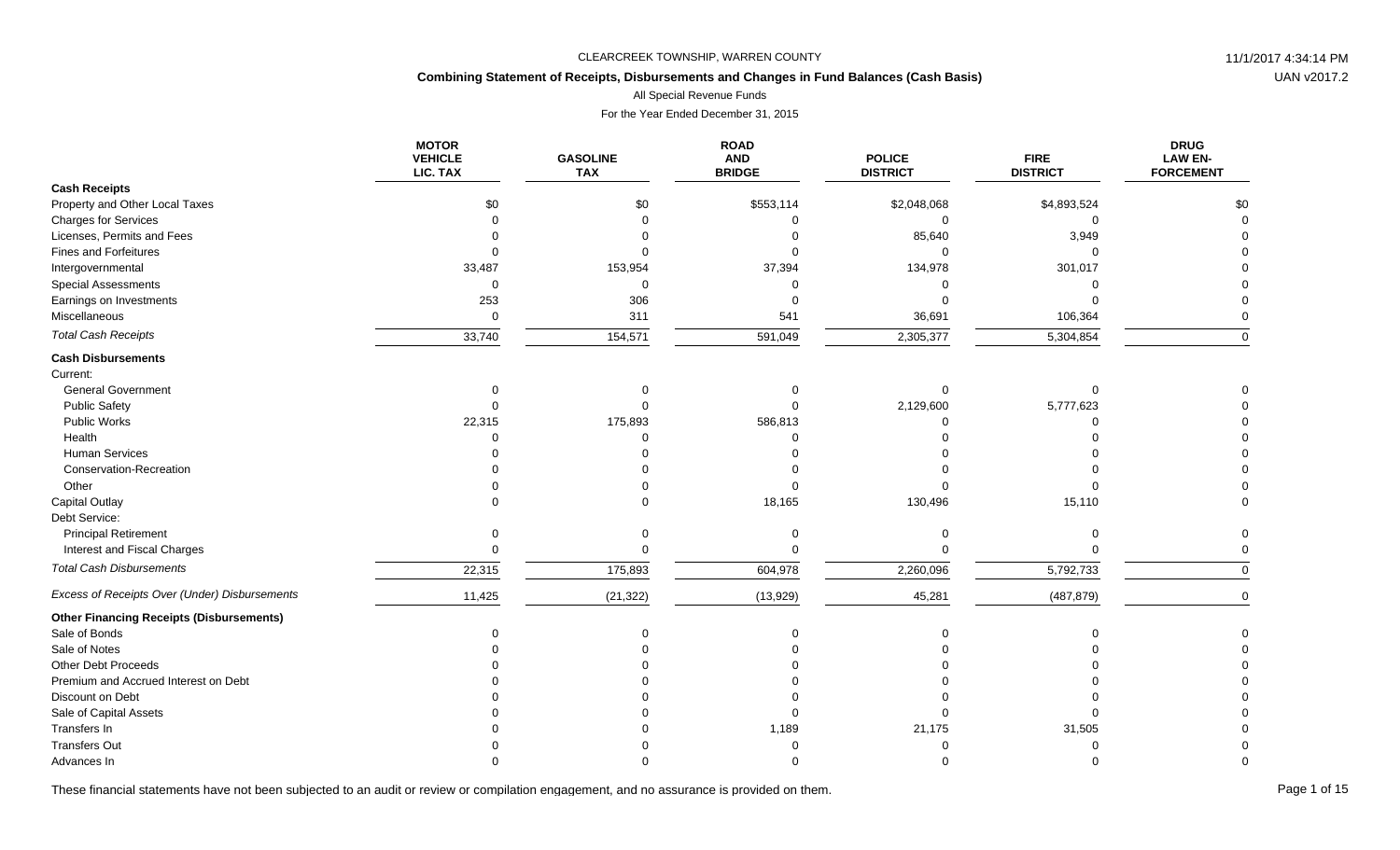## **Combining Statement of Receipts, Disbursements and Changes in Fund Balances (Cash Basis)**

### All Special Revenue Funds

|                                                       | <b>MOTOR</b><br><b>VEHICLE</b><br>LIC. TAX | <b>GASOLINE</b><br><b>TAX</b> | <b>ROAD</b><br><b>AND</b><br><b>BRIDGE</b> | <b>POLICE</b><br><b>DISTRICT</b> | <b>FIRE</b><br><b>DISTRICT</b> | <b>DRUG</b><br><b>LAW EN-</b><br><b>FORCEMENT</b> |
|-------------------------------------------------------|--------------------------------------------|-------------------------------|--------------------------------------------|----------------------------------|--------------------------------|---------------------------------------------------|
| Advances Out                                          |                                            |                               |                                            |                                  |                                |                                                   |
| <b>Other Financing Sources</b>                        |                                            |                               |                                            |                                  |                                |                                                   |
| <b>Other Financing Uses</b>                           |                                            |                               |                                            |                                  |                                |                                                   |
| <b>Total Other Financing Receipts (Disbursements)</b> |                                            |                               | 1,189                                      | 21,175                           | 31,505                         |                                                   |
| Special Item                                          |                                            |                               |                                            |                                  |                                |                                                   |
| <b>Extraordinary Item</b>                             |                                            |                               |                                            |                                  |                                |                                                   |
| Net Change in Fund Cash Balances                      | 11,425                                     | (21, 322)                     | (12, 740)                                  | 66,456                           | (456, 374)                     | 0                                                 |
| Fund Cash Balances, January 1                         | 37,936                                     | 88,843                        | 229,920                                    | 3,580,909                        | 6,304,821                      | 5,032                                             |
| Fund Cash Balances, December 31                       |                                            |                               |                                            |                                  |                                |                                                   |
| Nonspendable                                          |                                            |                               |                                            |                                  |                                |                                                   |
| Restricted                                            | 49,361                                     | 67,521                        | 217,180                                    | 3,647,365                        | 5,848,447                      | 5,032                                             |
| Committed                                             |                                            |                               |                                            |                                  |                                |                                                   |
| Assigned                                              |                                            |                               |                                            |                                  |                                |                                                   |
| Unassigned (Deficit)                                  |                                            |                               |                                            |                                  |                                |                                                   |
| Fund Cash Balances, December 31                       | \$49,361                                   | \$67,521                      | \$217,180                                  | \$3,647,365                      | \$5,848,447                    | \$5,032                                           |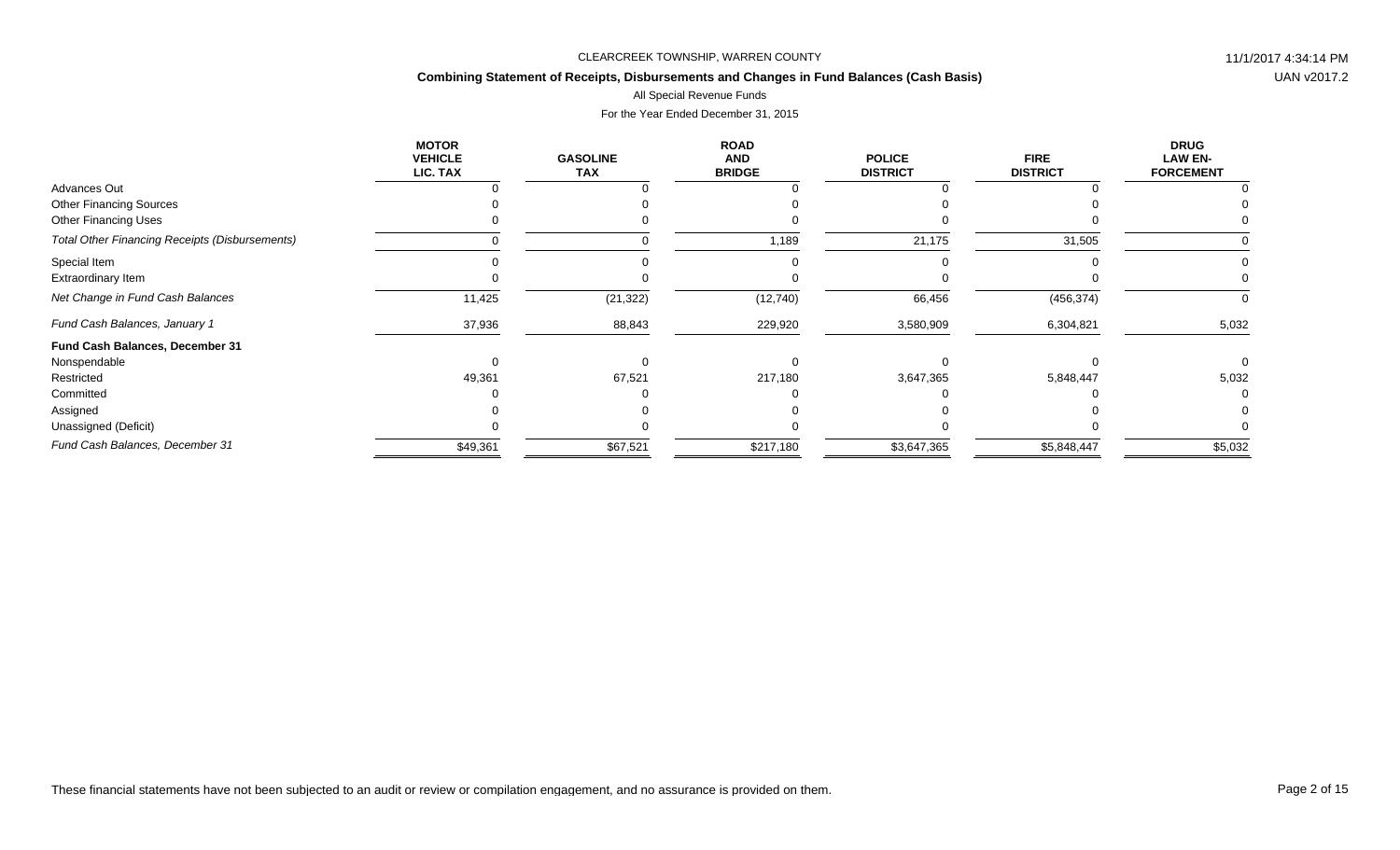## **Combining Statement of Receipts, Disbursements and Changes in Fund Balances (Cash Basis)**

All Special Revenue Funds

|                                                                                                                                                                                                                                                                           | <b>MOTOR</b><br><b>VEHICLE</b><br>LIC. TAX | <b>GASOLINE</b><br><b>TAX</b> | <b>ROAD</b><br><b>AND</b><br><b>BRIDGE</b> | <b>POLICE</b><br><b>DISTRICT</b> | <b>FIRE</b><br><b>DISTRICT</b> | <b>DRUG</b><br><b>LAW EN-</b><br><b>FORCEMENT</b> |
|---------------------------------------------------------------------------------------------------------------------------------------------------------------------------------------------------------------------------------------------------------------------------|--------------------------------------------|-------------------------------|--------------------------------------------|----------------------------------|--------------------------------|---------------------------------------------------|
| <b>GASB 54 Worksheet/Note Disclosure</b>                                                                                                                                                                                                                                  |                                            |                               |                                            |                                  |                                |                                                   |
| Net Change in Fund Cash Balances                                                                                                                                                                                                                                          | \$11,425                                   | (\$21,322)                    | (\$12,740)                                 | \$66,456                         | (\$456,374)                    | \$0                                               |
| Fund Cash Balances, January 1                                                                                                                                                                                                                                             | 37,936                                     | 88,843                        | 229,920                                    | 3,580,909                        | 6,304,821                      | 5,032                                             |
| Fund Cash Balances, December 31                                                                                                                                                                                                                                           | \$49,361                                   | \$67,521                      | \$217,180                                  | \$3,647,365                      | \$5,848,447                    | \$5,032                                           |
| <b>Fund Balances</b><br>Amounts identified as:<br>Nonspendable                                                                                                                                                                                                            |                                            |                               |                                            |                                  |                                |                                                   |
| <b>Total Nonspendable</b>                                                                                                                                                                                                                                                 | $\mathbf 0$                                | $\mathbf 0$                   | $\Omega$                                   | $\mathbf 0$                      | $\Omega$                       | $\mathbf 0$                                       |
| Restricted for:<br>computer upgrades<br>Drug and Alcohol Education and Enforcement<br><b>Emergency Medical Services</b><br>employee vending machine<br>Fire Operations<br>park enhancements<br>police education<br><b>Police Operations</b><br><b>Recreation Programs</b> | \$0                                        | \$0                           | \$0                                        | \$0<br>3,647,365                 | \$0<br>5,848,447               | \$0<br>5,032                                      |
| Road and Bridge Maintenance and Improvements                                                                                                                                                                                                                              | 49,361                                     | 67,521                        | 217,180                                    |                                  |                                |                                                   |
| <b>Street Lighting Districts</b>                                                                                                                                                                                                                                          | 0                                          | $\Omega$                      | $\Omega$                                   |                                  |                                | $\Omega$                                          |
| <b>Total Restricted</b>                                                                                                                                                                                                                                                   | 49,361                                     | 67,521                        | 217,180                                    | 3,647,365                        | 5,848,447                      | 5,032                                             |
| Committed to:                                                                                                                                                                                                                                                             |                                            |                               |                                            |                                  |                                |                                                   |
| <b>Total Committed</b>                                                                                                                                                                                                                                                    | $\Omega$                                   | $\Omega$                      | $\Omega$                                   | $\Omega$                         | $\Omega$                       | $\Omega$                                          |
| Assigned to:                                                                                                                                                                                                                                                              |                                            |                               |                                            |                                  |                                |                                                   |
| <b>Total Assigned</b>                                                                                                                                                                                                                                                     | 0                                          | $\mathbf 0$                   | $\mathbf 0$                                | 0                                | 0                              | $\mathbf 0$                                       |
| Unassigned                                                                                                                                                                                                                                                                | 0                                          | $\mathbf 0$                   |                                            | $\mathbf 0$                      | $\Omega$                       | $\mathbf 0$                                       |
| Total Fund Cash Balances, December 31                                                                                                                                                                                                                                     | \$49,361                                   | \$67,521                      | \$217,180                                  | \$3,647,365                      | \$5,848,447                    | \$5,032                                           |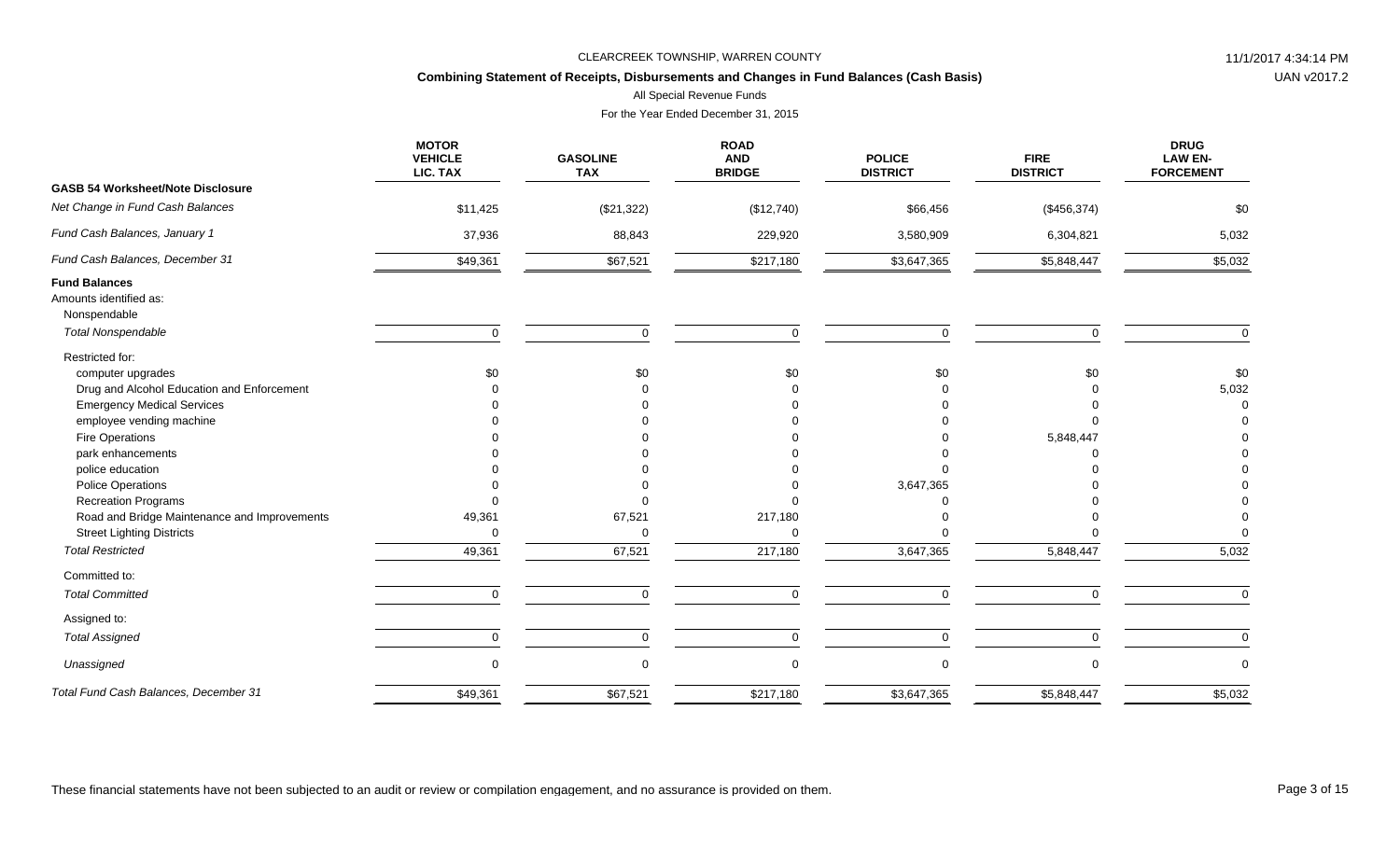# **Combining Statement of Receipts, Disbursements and Changes in Fund Balances (Cash Basis)**

All Special Revenue Funds

For the Year Ended December 31, 2015

|                                                 | <b>PERMISSIVE</b><br><b>MOTOR VEH</b><br><b>LICENSE</b> | <b>LAW EN-</b><br><b>FORCEMENT</b><br><b>TRUST</b> | <b>ENFORCE-</b><br><b>MENT AND</b><br><b>EDUCATION</b> | <b>FIRE &amp; RSC</b><br><b>AMBULANCE</b><br><b>EMS SERV</b> | <b>LIGHTING</b> | <b>NORTH</b><br><b>BUNNELL</b><br><b>HILL</b> |
|-------------------------------------------------|---------------------------------------------------------|----------------------------------------------------|--------------------------------------------------------|--------------------------------------------------------------|-----------------|-----------------------------------------------|
| <b>Cash Receipts</b>                            |                                                         |                                                    |                                                        |                                                              |                 |                                               |
| Property and Other Local Taxes                  | \$128,041                                               | \$0                                                | \$0                                                    | \$0                                                          | \$0             | \$0                                           |
| <b>Charges for Services</b>                     |                                                         |                                                    | $\Omega$                                               | 579,019                                                      |                 |                                               |
| Licenses, Permits and Fees                      |                                                         |                                                    | $\Omega$                                               | ∩                                                            |                 |                                               |
| <b>Fines and Forfeitures</b>                    |                                                         |                                                    | 255                                                    |                                                              |                 |                                               |
| Intergovernmental                               | 26,371                                                  |                                                    | $\Omega$                                               | 1,316                                                        |                 |                                               |
| <b>Special Assessments</b>                      | $\Omega$                                                |                                                    |                                                        | $\Omega$                                                     | 182,863         |                                               |
| Earnings on Investments                         | 1,366                                                   |                                                    |                                                        |                                                              | $\Omega$        |                                               |
| Miscellaneous                                   | $\mathbf 0$                                             |                                                    | 0                                                      |                                                              |                 |                                               |
| <b>Total Cash Receipts</b>                      | 155,778                                                 | $\Omega$                                           | 255                                                    | 580,335                                                      | 182,863         | $\Omega$                                      |
| <b>Cash Disbursements</b>                       |                                                         |                                                    |                                                        |                                                              |                 |                                               |
| Current:                                        |                                                         |                                                    |                                                        |                                                              |                 |                                               |
| <b>General Government</b>                       |                                                         |                                                    | $\Omega$                                               | $\Omega$                                                     |                 |                                               |
| <b>Public Safety</b>                            |                                                         |                                                    | 6,000                                                  | 397,079                                                      |                 |                                               |
| Public Works                                    | 134,238                                                 |                                                    | $\Omega$                                               | $\Omega$                                                     | 167,418         |                                               |
| Health                                          |                                                         |                                                    |                                                        |                                                              | $\Omega$        |                                               |
| Human Services                                  |                                                         |                                                    |                                                        |                                                              |                 |                                               |
| Conservation-Recreation                         |                                                         |                                                    |                                                        |                                                              |                 |                                               |
| Other                                           |                                                         |                                                    |                                                        |                                                              |                 |                                               |
| Capital Outlay                                  |                                                         |                                                    |                                                        |                                                              |                 |                                               |
| Debt Service:                                   |                                                         |                                                    |                                                        |                                                              |                 |                                               |
| <b>Principal Retirement</b>                     |                                                         |                                                    |                                                        | $\Omega$                                                     |                 |                                               |
| Interest and Fiscal Charges                     |                                                         |                                                    | $\Omega$                                               | $\Omega$                                                     | U               |                                               |
| <b>Total Cash Disbursements</b>                 | 134,238                                                 | $\Omega$                                           | 6,000                                                  | 397,079                                                      | 167,418         | $\Omega$                                      |
| Excess of Receipts Over (Under) Disbursements   | 21,540                                                  | $\Omega$                                           | (5,745)                                                | 183,256                                                      | 15,445          | $\Omega$                                      |
| <b>Other Financing Receipts (Disbursements)</b> |                                                         |                                                    |                                                        |                                                              |                 |                                               |
| Sale of Bonds                                   |                                                         |                                                    |                                                        | $\Omega$                                                     |                 |                                               |
| Sale of Notes                                   |                                                         |                                                    |                                                        |                                                              |                 |                                               |
| Other Debt Proceeds                             |                                                         |                                                    |                                                        |                                                              |                 |                                               |
| Premium and Accrued Interest on Debt            |                                                         |                                                    |                                                        |                                                              |                 |                                               |
| Discount on Debt                                |                                                         |                                                    |                                                        |                                                              |                 |                                               |
| Sale of Capital Assets                          |                                                         |                                                    |                                                        |                                                              |                 |                                               |
| Transfers In                                    |                                                         |                                                    |                                                        |                                                              |                 | 3,950                                         |
| <b>Transfers Out</b>                            |                                                         |                                                    |                                                        |                                                              |                 |                                               |
| Advances In                                     |                                                         |                                                    |                                                        |                                                              |                 |                                               |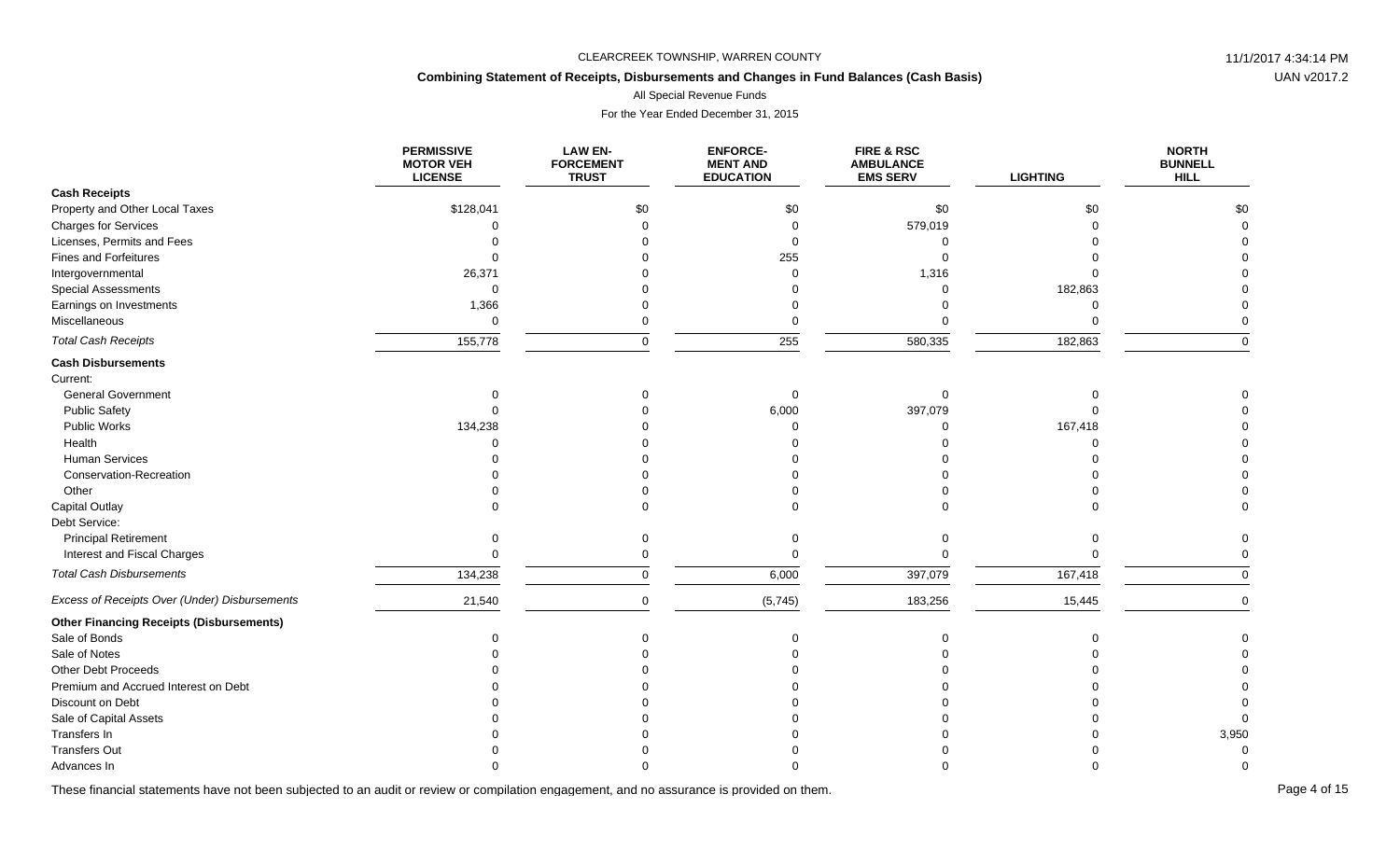# **Combining Statement of Receipts, Disbursements and Changes in Fund Balances (Cash Basis)**

All Special Revenue Funds

|                                                       | <b>PERMISSIVE</b><br><b>MOTOR VEH</b><br><b>LICENSE</b> | <b>LAW EN-</b><br><b>FORCEMENT</b><br><b>TRUST</b> | <b>ENFORCE-</b><br><b>MENT AND</b><br><b>EDUCATION</b> | <b>FIRE &amp; RSC</b><br><b>AMBULANCE</b><br><b>EMS SERV</b> | <b>LIGHTING</b> | <b>NORTH</b><br><b>BUNNELL</b><br><b>HILL</b> |
|-------------------------------------------------------|---------------------------------------------------------|----------------------------------------------------|--------------------------------------------------------|--------------------------------------------------------------|-----------------|-----------------------------------------------|
| Advances Out                                          |                                                         |                                                    |                                                        |                                                              |                 |                                               |
| <b>Other Financing Sources</b>                        |                                                         |                                                    |                                                        |                                                              |                 |                                               |
| <b>Other Financing Uses</b>                           |                                                         |                                                    |                                                        |                                                              |                 |                                               |
| <b>Total Other Financing Receipts (Disbursements)</b> |                                                         |                                                    |                                                        |                                                              |                 | 3,950                                         |
| Special Item                                          |                                                         |                                                    |                                                        |                                                              |                 |                                               |
| Extraordinary Item                                    |                                                         |                                                    |                                                        |                                                              |                 |                                               |
| Net Change in Fund Cash Balances                      | 21,540                                                  |                                                    | (5,745)                                                | 183,256                                                      | 15,445          | 3,950                                         |
| Fund Cash Balances, January 1                         | 178,789                                                 | 24,550                                             | 6,054                                                  | 783,707                                                      | 54,017          | (3,950)                                       |
| Fund Cash Balances, December 31                       |                                                         |                                                    |                                                        |                                                              |                 |                                               |
| Nonspendable                                          |                                                         |                                                    |                                                        |                                                              |                 |                                               |
| Restricted                                            | 200,329                                                 | 24,550                                             | 309                                                    | 966,963                                                      | 69,462          |                                               |
| Committed                                             |                                                         |                                                    |                                                        |                                                              |                 |                                               |
| Assigned                                              |                                                         |                                                    |                                                        |                                                              |                 |                                               |
| Unassigned (Deficit)                                  |                                                         |                                                    |                                                        |                                                              |                 |                                               |
| Fund Cash Balances, December 31                       | \$200,329                                               | \$24,550                                           | \$309                                                  | \$966,963                                                    | \$69,462        | \$0                                           |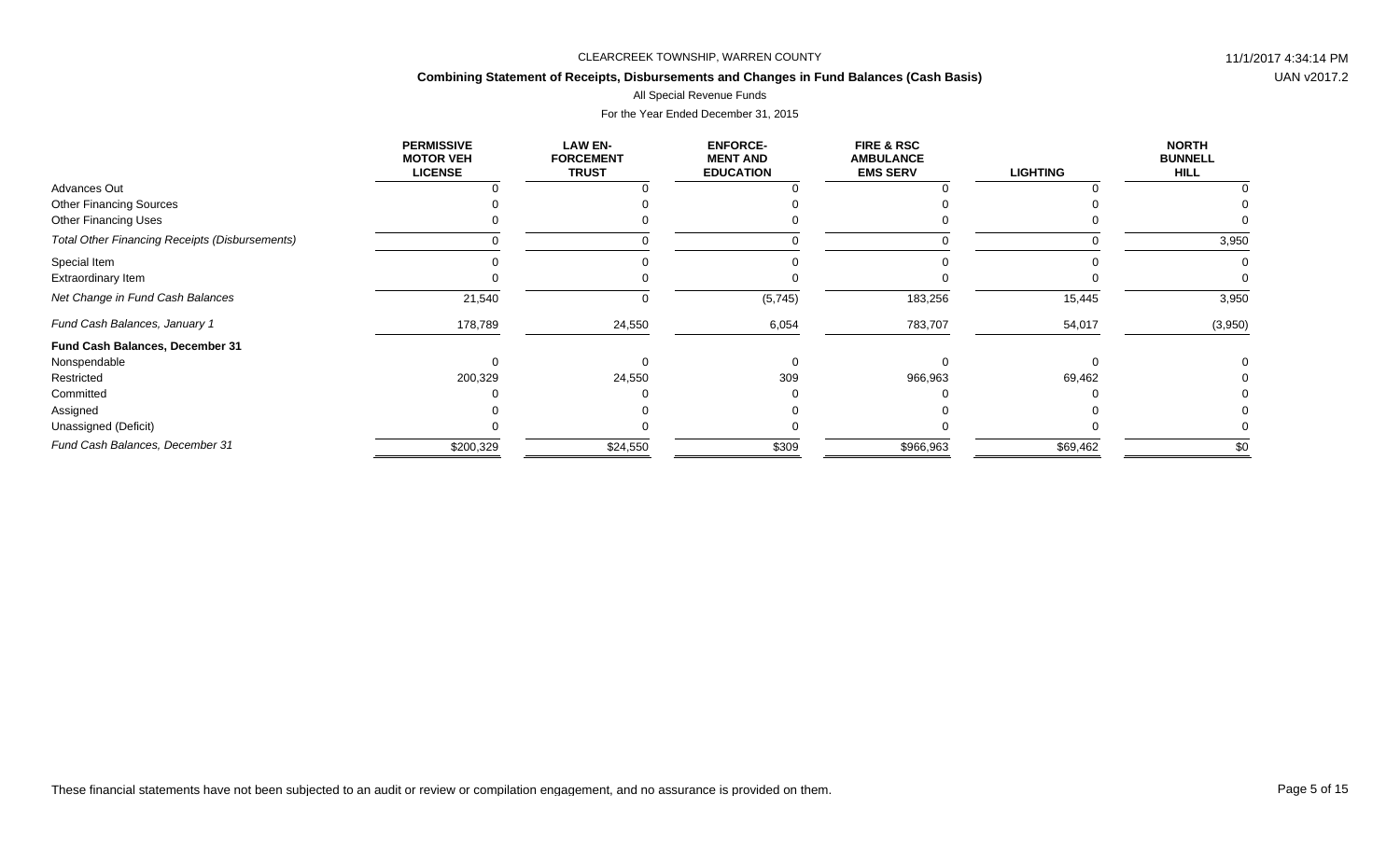## **Combining Statement of Receipts, Disbursements and Changes in Fund Balances (Cash Basis)**

All Special Revenue Funds

|                                                                | <b>PERMISSIVE</b><br><b>MOTOR VEH</b><br><b>LICENSE</b> | <b>LAW EN-</b><br><b>FORCEMENT</b><br><b>TRUST</b> | <b>ENFORCE-</b><br><b>MENT AND</b><br><b>EDUCATION</b> | FIRE & RSC<br><b>AMBULANCE</b><br><b>EMS SERV</b> | <b>LIGHTING</b> | <b>NORTH</b><br><b>BUNNELL</b><br><b>HILL</b> |
|----------------------------------------------------------------|---------------------------------------------------------|----------------------------------------------------|--------------------------------------------------------|---------------------------------------------------|-----------------|-----------------------------------------------|
| <b>GASB 54 Worksheet/Note Disclosure</b>                       |                                                         |                                                    |                                                        |                                                   |                 |                                               |
| Net Change in Fund Cash Balances                               | \$21,540                                                | \$0                                                | (\$5,745)                                              | \$183,256                                         | \$15,445        | \$3,950                                       |
| Fund Cash Balances, January 1                                  | 178,789                                                 | 24,550                                             | 6,054                                                  | 783,707                                           | 54,017          | (3,950)                                       |
| Fund Cash Balances, December 31                                | \$200,329                                               | \$24,550                                           | \$309                                                  | \$966,963                                         | \$69,462        | \$0                                           |
| <b>Fund Balances</b><br>Amounts identified as:<br>Nonspendable |                                                         |                                                    |                                                        |                                                   |                 |                                               |
| <b>Total Nonspendable</b>                                      | $\mathbf 0$                                             | $\Omega$                                           | $\mathbf 0$                                            | $\mathbf 0$                                       | $\Omega$        | $\mathbf 0$                                   |
| Restricted for:<br>computer upgrades                           | \$0                                                     | \$0                                                | \$0                                                    | \$0                                               | \$0             | \$0                                           |
| Drug and Alcohol Education and Enforcement                     |                                                         |                                                    |                                                        | $\Omega$                                          |                 | $\Omega$                                      |
| <b>Emergency Medical Services</b>                              |                                                         |                                                    |                                                        | 966,963                                           |                 |                                               |
| employee vending machine                                       |                                                         |                                                    |                                                        |                                                   |                 |                                               |
| Fire Operations                                                |                                                         |                                                    |                                                        |                                                   |                 |                                               |
| park enhancements                                              |                                                         |                                                    |                                                        |                                                   |                 |                                               |
| police education                                               |                                                         |                                                    |                                                        |                                                   |                 |                                               |
| <b>Police Operations</b>                                       |                                                         | 24,550                                             | 309                                                    |                                                   |                 |                                               |
| <b>Recreation Programs</b>                                     |                                                         |                                                    |                                                        |                                                   |                 |                                               |
| Road and Bridge Maintenance and Improvements                   | 200,329                                                 |                                                    |                                                        |                                                   |                 |                                               |
| <b>Street Lighting Districts</b>                               | $\Omega$                                                |                                                    | $\Omega$                                               |                                                   | 69,462          |                                               |
| <b>Total Restricted</b>                                        | 200,329                                                 | 24,550                                             | 309                                                    | 966,963                                           | 69,462          | $\Omega$                                      |
| Committed to:                                                  |                                                         |                                                    |                                                        |                                                   |                 |                                               |
| <b>Total Committed</b>                                         | $\Omega$                                                | $\Omega$                                           | $\mathbf 0$                                            | $\Omega$                                          | $\Omega$        | $\Omega$                                      |
| Assigned to:                                                   |                                                         |                                                    |                                                        |                                                   |                 |                                               |
| <b>Total Assigned</b>                                          | 0                                                       | 0                                                  | $\mathbf 0$                                            | $\mathbf 0$                                       | 0               | $\mathbf 0$                                   |
| Unassigned                                                     | $\mathbf 0$                                             | $\Omega$                                           | $\mathbf 0$                                            | $\mathbf 0$                                       | $\Omega$        | $\mathbf 0$                                   |
| Total Fund Cash Balances, December 31                          | \$200,329                                               | \$24,550                                           | \$309                                                  | \$966,963                                         | \$69,462        | \$0                                           |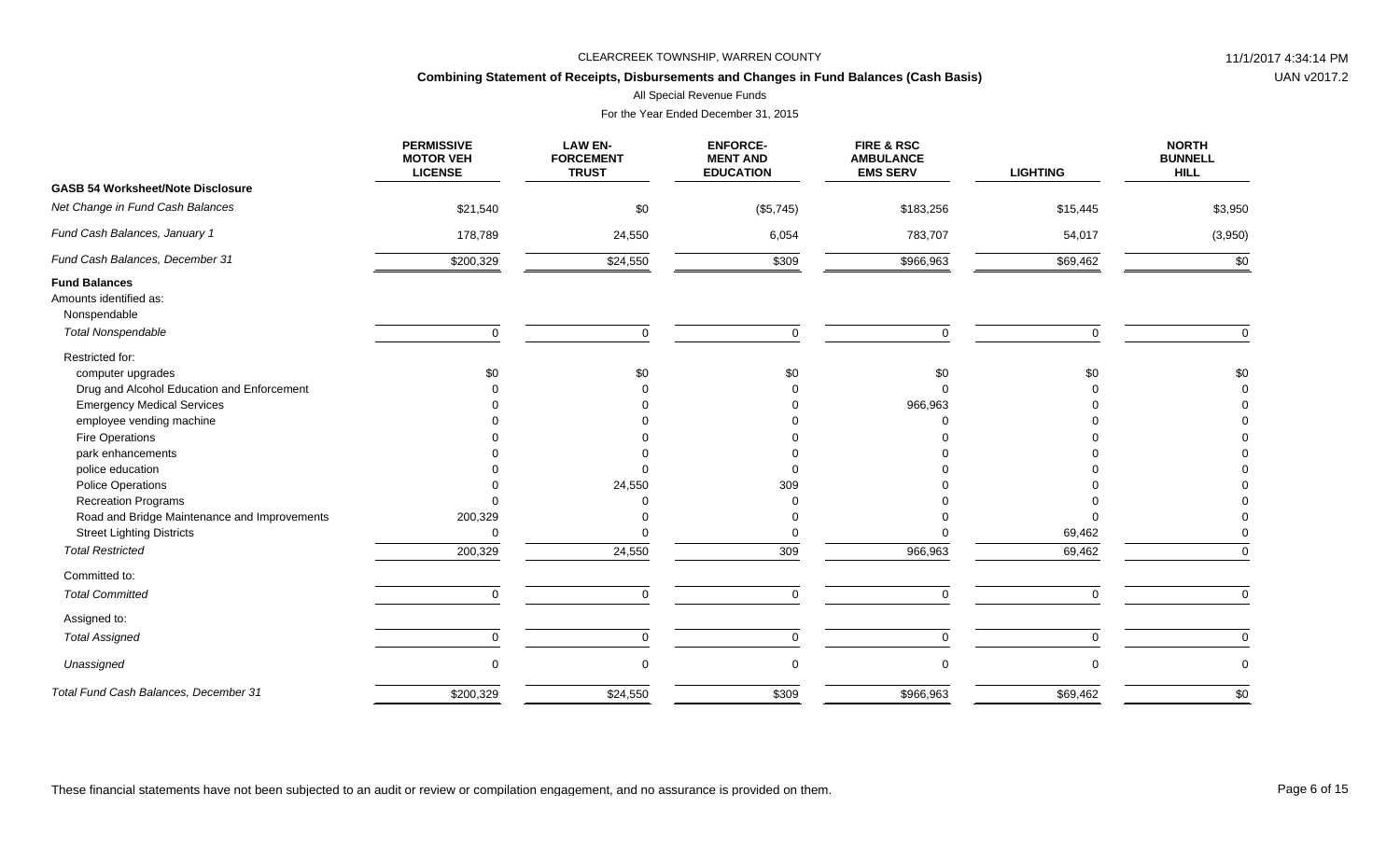## **Combining Statement of Receipts, Disbursements and Changes in Fund Balances (Cash Basis)**

All Special Revenue Funds

For the Year Ended December 31, 2015

|                                                 | <b>MISC</b><br><b>SPECIAL</b><br><b>REVENUE</b> | <b>VENDING</b> | 14CF        | <b>MISC</b><br><b>SPECIAL</b><br><b>REVENUE</b> | <b>MISC</b><br><b>SPECIAL</b><br><b>REVENUE</b> | <b>MISC</b><br><b>SPECIAL</b><br><b>REVENUE</b> |
|-------------------------------------------------|-------------------------------------------------|----------------|-------------|-------------------------------------------------|-------------------------------------------------|-------------------------------------------------|
| <b>Cash Receipts</b>                            |                                                 |                |             |                                                 |                                                 |                                                 |
| Property and Other Local Taxes                  | \$0                                             | \$0            | \$0         | \$0                                             | \$0                                             | \$0                                             |
| <b>Charges for Services</b>                     |                                                 |                | $\Omega$    | $\Omega$                                        |                                                 |                                                 |
| Licenses, Permits and Fees                      |                                                 |                |             |                                                 |                                                 |                                                 |
| <b>Fines and Forfeitures</b>                    |                                                 |                |             |                                                 |                                                 |                                                 |
| Intergovernmental                               |                                                 |                |             |                                                 |                                                 |                                                 |
| Special Assessments                             |                                                 |                |             |                                                 |                                                 |                                                 |
| Earnings on Investments                         |                                                 |                |             |                                                 |                                                 |                                                 |
| Miscellaneous                                   |                                                 | 1,354          | $\Omega$    | $\Omega$                                        | 25,000                                          | 20,500                                          |
| <b>Total Cash Receipts</b>                      | $\Omega$                                        | 1,354          | $\mathbf 0$ | $\Omega$                                        | 25,000                                          | 20,500                                          |
| <b>Cash Disbursements</b>                       |                                                 |                |             |                                                 |                                                 |                                                 |
| Current:                                        |                                                 |                |             |                                                 |                                                 |                                                 |
| <b>General Government</b>                       |                                                 | 932            | $\Omega$    | $\Omega$                                        | $\Omega$                                        |                                                 |
| <b>Public Safety</b>                            |                                                 |                |             |                                                 | 14,013                                          | 52,750                                          |
| Public Works                                    |                                                 |                |             |                                                 |                                                 |                                                 |
| Health                                          |                                                 |                |             |                                                 |                                                 |                                                 |
| Human Services                                  |                                                 |                |             |                                                 |                                                 |                                                 |
| Conservation-Recreation                         |                                                 |                |             |                                                 |                                                 |                                                 |
| Other                                           |                                                 |                |             |                                                 |                                                 |                                                 |
| Capital Outlay                                  |                                                 |                | $\Omega$    | $\Omega$                                        |                                                 |                                                 |
| Debt Service:                                   |                                                 |                |             |                                                 |                                                 |                                                 |
| <b>Principal Retirement</b>                     | $\Omega$                                        | $\Omega$       | $\Omega$    | $\Omega$                                        | $\Omega$                                        | $\Omega$                                        |
| Interest and Fiscal Charges                     |                                                 | $\Omega$       | $\Omega$    | $\Omega$                                        | $\Omega$                                        | $\Omega$                                        |
| <b>Total Cash Disbursements</b>                 | $\Omega$                                        | 932            | $\mathbf 0$ | $\mathbf 0$                                     | 14,013                                          | 52,750                                          |
| Excess of Receipts Over (Under) Disbursements   | $\mathbf 0$                                     | 422            | $\mathsf 0$ | $\mathbf 0$                                     | 10,987                                          | (32, 250)                                       |
| <b>Other Financing Receipts (Disbursements)</b> |                                                 |                |             |                                                 |                                                 |                                                 |
| Sale of Bonds                                   |                                                 |                | $\Omega$    | $\Omega$                                        | $\Omega$                                        |                                                 |
| Sale of Notes                                   |                                                 |                |             |                                                 |                                                 |                                                 |
| Other Debt Proceeds                             |                                                 |                |             |                                                 |                                                 |                                                 |
| Premium and Accrued Interest on Debt            |                                                 |                |             |                                                 |                                                 |                                                 |
| Discount on Debt                                |                                                 |                |             |                                                 |                                                 |                                                 |
| Sale of Capital Assets                          |                                                 |                |             |                                                 |                                                 |                                                 |
| Transfers In                                    |                                                 |                |             |                                                 |                                                 |                                                 |
| <b>Transfers Out</b>                            |                                                 |                |             |                                                 |                                                 |                                                 |
| Advances In                                     |                                                 |                |             |                                                 |                                                 |                                                 |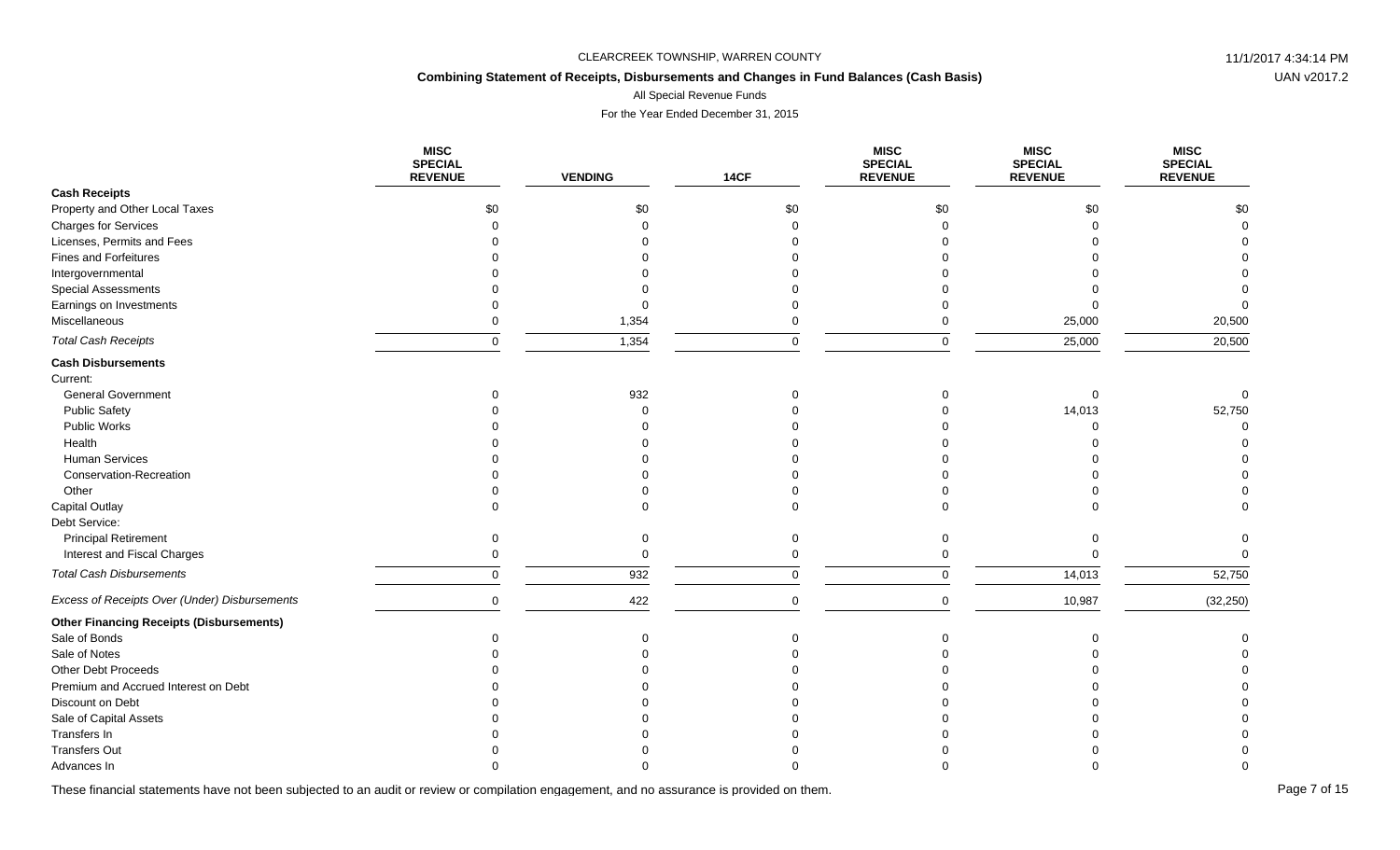## **Combining Statement of Receipts, Disbursements and Changes in Fund Balances (Cash Basis)**

# All Special Revenue Funds

|                                                       | <b>MISC</b><br><b>SPECIAL</b><br><b>REVENUE</b> | <b>VENDING</b> | <b>14CF</b> | <b>MISC</b><br><b>SPECIAL</b><br><b>REVENUE</b> | <b>MISC</b><br><b>SPECIAL</b><br><b>REVENUE</b> | <b>MISC</b><br><b>SPECIAL</b><br><b>REVENUE</b> |
|-------------------------------------------------------|-------------------------------------------------|----------------|-------------|-------------------------------------------------|-------------------------------------------------|-------------------------------------------------|
| Advances Out                                          |                                                 |                |             |                                                 |                                                 |                                                 |
| <b>Other Financing Sources</b>                        |                                                 |                |             |                                                 |                                                 |                                                 |
| <b>Other Financing Uses</b>                           |                                                 |                |             |                                                 |                                                 |                                                 |
| <b>Total Other Financing Receipts (Disbursements)</b> |                                                 |                |             |                                                 |                                                 |                                                 |
| Special Item                                          |                                                 |                |             |                                                 |                                                 |                                                 |
| Extraordinary Item                                    |                                                 |                |             |                                                 |                                                 |                                                 |
| Net Change in Fund Cash Balances                      |                                                 | 422            |             |                                                 | 10,987                                          | (32, 250)                                       |
| Fund Cash Balances, January 1                         | 1,533                                           | 1,630          |             |                                                 | 19,750                                          | 32,250                                          |
| Fund Cash Balances, December 31                       |                                                 |                |             |                                                 |                                                 |                                                 |
| Nonspendable                                          |                                                 |                |             |                                                 |                                                 |                                                 |
| Restricted                                            | 1,533                                           | 2,052          |             |                                                 | 30,737                                          |                                                 |
| Committed                                             |                                                 |                |             |                                                 |                                                 |                                                 |
| Assigned                                              |                                                 |                |             |                                                 |                                                 |                                                 |
| Unassigned (Deficit)                                  |                                                 |                |             |                                                 |                                                 |                                                 |
| Fund Cash Balances, December 31                       | \$1,533                                         | \$2,052        | \$0         | \$0                                             | \$30,737                                        | \$0                                             |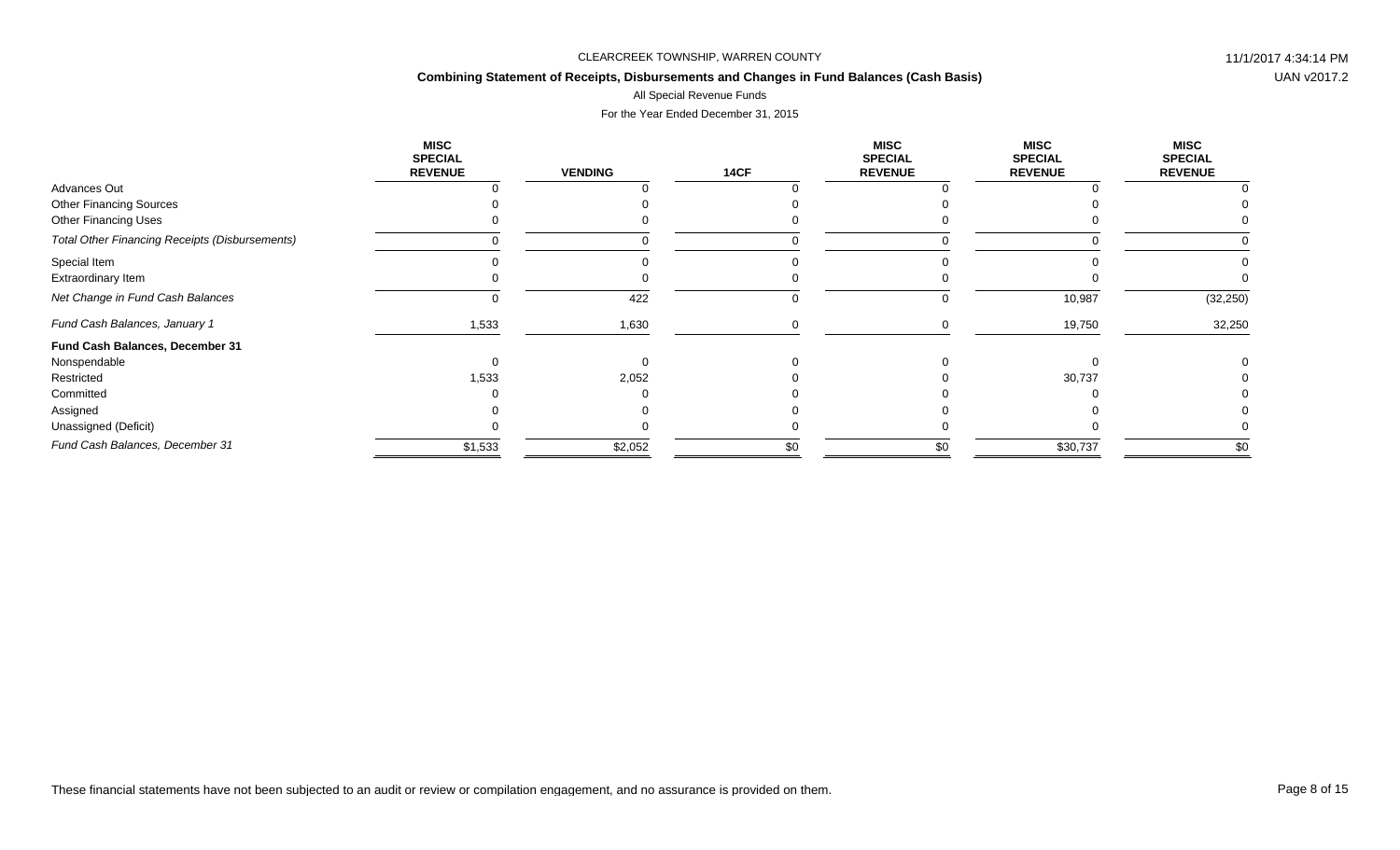## **Combining Statement of Receipts, Disbursements and Changes in Fund Balances (Cash Basis)**

All Special Revenue Funds

|                                                                | <b>MISC</b><br><b>SPECIAL</b><br><b>REVENUE</b> | <b>VENDING</b>    | <b>14CF</b> | <b>MISC</b><br><b>SPECIAL</b><br><b>REVENUE</b> | <b>MISC</b><br><b>SPECIAL</b><br><b>REVENUE</b> | <b>MISC</b><br><b>SPECIAL</b><br><b>REVENUE</b> |
|----------------------------------------------------------------|-------------------------------------------------|-------------------|-------------|-------------------------------------------------|-------------------------------------------------|-------------------------------------------------|
| <b>GASB 54 Worksheet/Note Disclosure</b>                       |                                                 |                   |             |                                                 |                                                 |                                                 |
| Net Change in Fund Cash Balances                               | \$0                                             | \$422             | \$0         | \$0                                             | \$10,987                                        | (\$32,250)                                      |
| Fund Cash Balances, January 1                                  | 1,533                                           | 1,630             | 0           | $\mathbf 0$                                     | 19,750                                          | 32,250                                          |
| Fund Cash Balances, December 31                                | \$1,533                                         | \$2,052           | \$0         | \$0                                             | \$30,737                                        | \$0                                             |
| <b>Fund Balances</b><br>Amounts identified as:<br>Nonspendable |                                                 |                   |             |                                                 |                                                 |                                                 |
| <b>Total Nonspendable</b>                                      | $\mathbf 0$                                     | $\Omega$          | $\Omega$    | $\mathbf 0$                                     | U                                               | $\Omega$                                        |
| Restricted for:                                                |                                                 |                   |             |                                                 |                                                 |                                                 |
| computer upgrades                                              | \$0                                             | \$0               | \$0         | \$0                                             | \$0                                             | \$0                                             |
| Drug and Alcohol Education and Enforcement                     |                                                 |                   |             |                                                 |                                                 |                                                 |
| <b>Emergency Medical Services</b>                              |                                                 | $\Omega$<br>2,052 |             |                                                 |                                                 |                                                 |
| employee vending machine<br>Fire Operations                    |                                                 |                   |             |                                                 |                                                 |                                                 |
| park enhancements                                              |                                                 |                   |             |                                                 |                                                 |                                                 |
| police education                                               |                                                 |                   |             |                                                 |                                                 |                                                 |
| <b>Police Operations</b>                                       |                                                 |                   |             |                                                 | 30,737                                          |                                                 |
| <b>Recreation Programs</b>                                     |                                                 |                   |             |                                                 |                                                 |                                                 |
| Road and Bridge Maintenance and Improvements                   | 1,533                                           |                   |             |                                                 |                                                 |                                                 |
| <b>Street Lighting Districts</b>                               | $\mathbf 0$                                     |                   |             |                                                 |                                                 |                                                 |
| <b>Total Restricted</b>                                        | 1,533                                           | 2,052             | $\Omega$    | $\Omega$                                        | 30,737                                          | $\Omega$                                        |
| Committed to:                                                  |                                                 |                   |             |                                                 |                                                 |                                                 |
| <b>Total Committed</b>                                         | $\Omega$                                        | $\Omega$          | $\Omega$    | $\Omega$                                        | $\Omega$                                        | $\Omega$                                        |
| Assigned to:                                                   |                                                 |                   |             |                                                 |                                                 |                                                 |
| <b>Total Assigned</b>                                          | 0                                               | $\mathbf 0$       | $\mathbf 0$ | $\overline{0}$                                  | 0                                               | $\mathbf 0$                                     |
| Unassigned                                                     | $\mathbf 0$                                     | $\Omega$          | $\mathbf 0$ | $\mathbf 0$                                     |                                                 | 0                                               |
| Total Fund Cash Balances, December 31                          | \$1,533                                         | \$2,052           | \$0         | \$0                                             | \$30,737                                        | \$0                                             |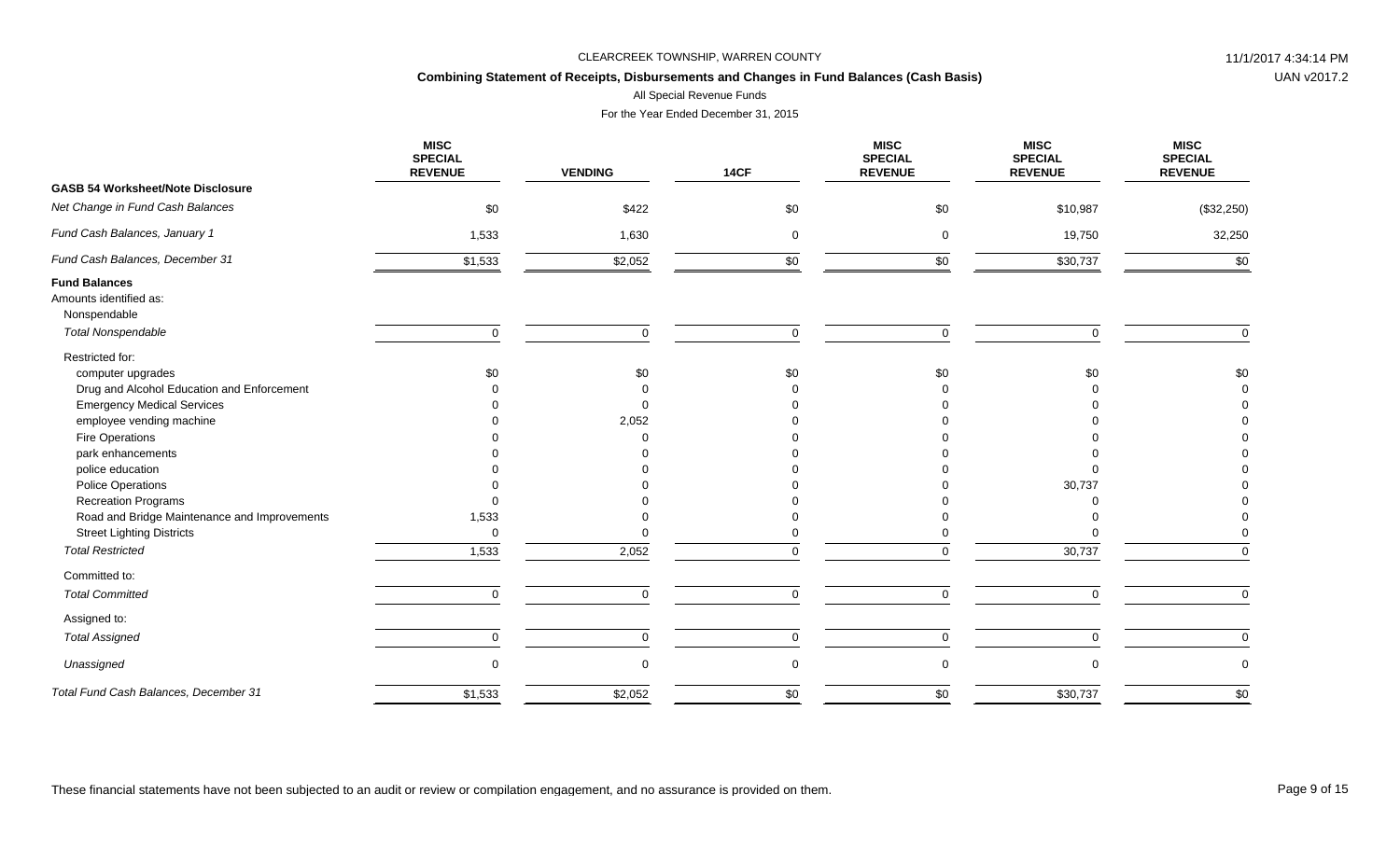## **Combining Statement of Receipts, Disbursements and Changes in Fund Balances (Cash Basis)**

All Special Revenue Funds

For the Year Ended December 31, 2015

|                                                 | <b>FIRE</b><br><b>GRANT</b> | <b>MISC</b><br><b>SPECIAL</b><br><b>REVENUE</b> | <b>MISC</b><br><b>SPECIAL</b><br><b>REVENUE</b> | <b>POLICE GRA</b><br><b>NT</b><br><b>GRANT</b> | <b>HOFFMANN</b><br><b>RESERVE</b> | <b>FEMA</b><br><b>ASSISTANCE</b><br>TO |
|-------------------------------------------------|-----------------------------|-------------------------------------------------|-------------------------------------------------|------------------------------------------------|-----------------------------------|----------------------------------------|
| <b>Cash Receipts</b>                            |                             |                                                 |                                                 |                                                |                                   |                                        |
| Property and Other Local Taxes                  | \$0                         | \$0                                             | \$0                                             | \$0                                            | \$0                               | \$0                                    |
| Charges for Services                            | $\Omega$                    |                                                 |                                                 |                                                |                                   |                                        |
| Licenses, Permits and Fees                      |                             |                                                 |                                                 |                                                |                                   |                                        |
| <b>Fines and Forfeitures</b>                    |                             |                                                 |                                                 |                                                |                                   |                                        |
| Intergovernmental                               |                             | 2,500                                           |                                                 |                                                |                                   | 80,264                                 |
| <b>Special Assessments</b>                      |                             |                                                 |                                                 |                                                |                                   |                                        |
| Earnings on Investments                         |                             |                                                 |                                                 |                                                |                                   |                                        |
| Miscellaneous                                   |                             |                                                 |                                                 |                                                |                                   |                                        |
| <b>Total Cash Receipts</b>                      | $\Omega$                    | 2,500                                           | $\Omega$                                        |                                                |                                   | 80,264                                 |
| <b>Cash Disbursements</b>                       |                             |                                                 |                                                 |                                                |                                   |                                        |
| Current:                                        |                             |                                                 |                                                 |                                                |                                   |                                        |
| <b>General Government</b>                       |                             |                                                 |                                                 |                                                |                                   |                                        |
| <b>Public Safety</b>                            |                             | 2,694                                           |                                                 |                                                |                                   | 86,242                                 |
| <b>Public Works</b>                             |                             |                                                 |                                                 |                                                |                                   |                                        |
| Health                                          |                             |                                                 |                                                 |                                                |                                   |                                        |
| Human Services                                  |                             |                                                 |                                                 |                                                |                                   |                                        |
| Conservation-Recreation                         |                             |                                                 |                                                 |                                                |                                   |                                        |
| Other                                           |                             |                                                 |                                                 |                                                |                                   |                                        |
| Capital Outlay                                  |                             |                                                 |                                                 |                                                |                                   |                                        |
| Debt Service:                                   |                             |                                                 |                                                 |                                                |                                   |                                        |
| <b>Principal Retirement</b>                     | $\Omega$                    |                                                 |                                                 |                                                |                                   |                                        |
| Interest and Fiscal Charges                     |                             |                                                 |                                                 |                                                |                                   |                                        |
| <b>Total Cash Disbursements</b>                 | $\mathbf 0$                 | 2,694                                           | $\mathbf 0$                                     |                                                | $\Omega$                          | 86,242                                 |
| Excess of Receipts Over (Under) Disbursements   | $\mathbf 0$                 | (194)                                           | $\Omega$                                        | $\Omega$                                       | $\Omega$                          | (5,978)                                |
| <b>Other Financing Receipts (Disbursements)</b> |                             |                                                 |                                                 |                                                |                                   |                                        |
| Sale of Bonds                                   | $\Omega$                    |                                                 |                                                 |                                                |                                   |                                        |
| Sale of Notes                                   |                             |                                                 |                                                 |                                                |                                   |                                        |
| Other Debt Proceeds                             |                             |                                                 |                                                 |                                                |                                   |                                        |
| Premium and Accrued Interest on Debt            |                             |                                                 |                                                 |                                                |                                   |                                        |
| Discount on Debt                                |                             |                                                 |                                                 |                                                |                                   |                                        |
| Sale of Capital Assets                          |                             |                                                 |                                                 |                                                |                                   |                                        |
| Transfers In                                    |                             |                                                 |                                                 |                                                |                                   |                                        |
| <b>Transfers Out</b>                            |                             |                                                 |                                                 |                                                |                                   |                                        |
| Advances In                                     |                             |                                                 |                                                 |                                                |                                   |                                        |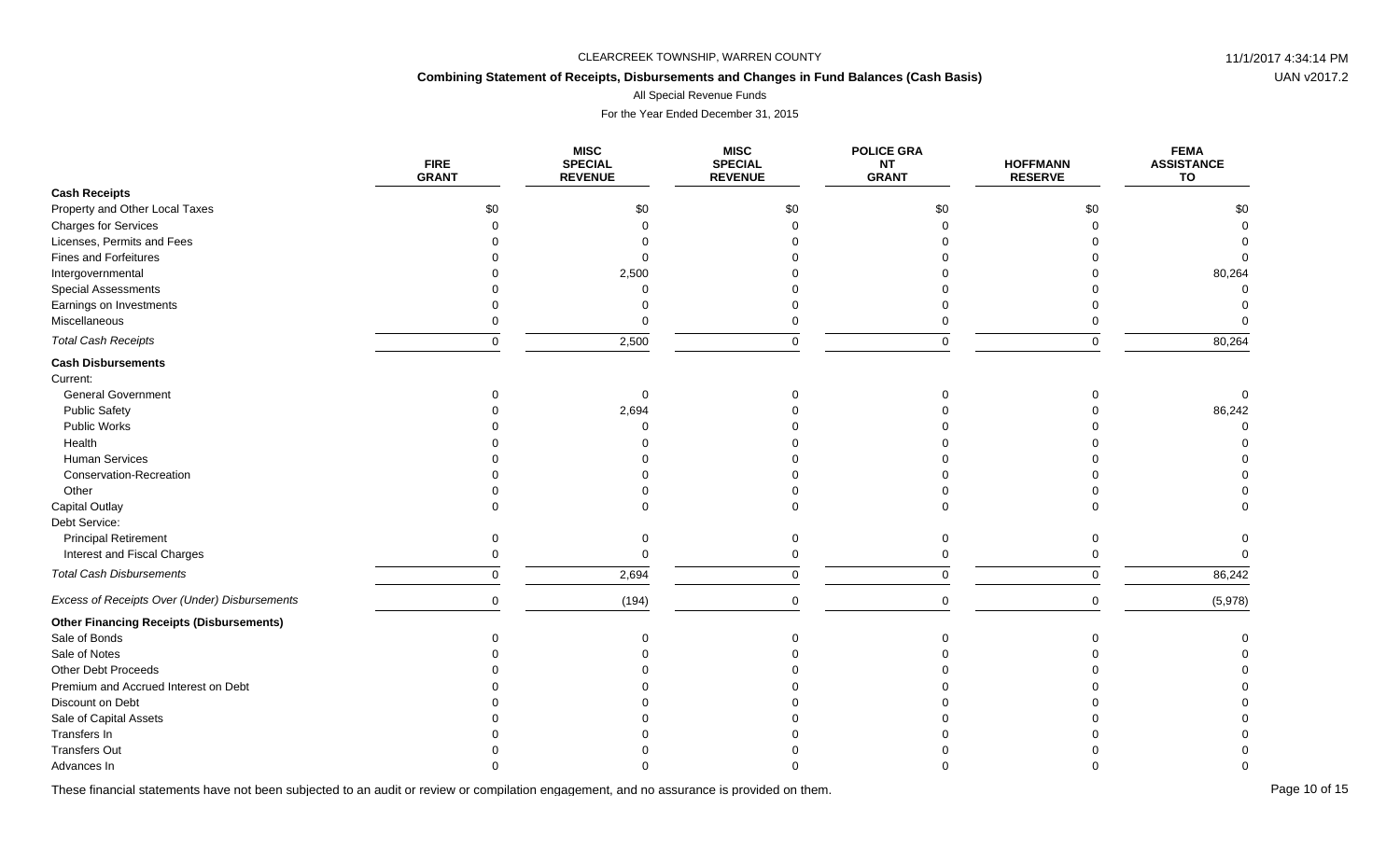## **Combining Statement of Receipts, Disbursements and Changes in Fund Balances (Cash Basis)**

### All Special Revenue Funds

|                                                       | <b>FIRE</b><br><b>GRANT</b> | <b>MISC</b><br><b>SPECIAL</b><br><b>REVENUE</b> | <b>MISC</b><br><b>SPECIAL</b><br><b>REVENUE</b> | <b>POLICE GRA</b><br><b>NT</b><br><b>GRANT</b> | <b>HOFFMANN</b><br><b>RESERVE</b> | <b>FEMA</b><br><b>ASSISTANCE</b><br>TO |
|-------------------------------------------------------|-----------------------------|-------------------------------------------------|-------------------------------------------------|------------------------------------------------|-----------------------------------|----------------------------------------|
| Advances Out                                          |                             |                                                 |                                                 |                                                |                                   |                                        |
| <b>Other Financing Sources</b>                        |                             |                                                 |                                                 |                                                |                                   |                                        |
| <b>Other Financing Uses</b>                           |                             |                                                 |                                                 |                                                |                                   |                                        |
| <b>Total Other Financing Receipts (Disbursements)</b> |                             |                                                 |                                                 |                                                |                                   |                                        |
| Special Item                                          |                             |                                                 |                                                 |                                                |                                   |                                        |
| Extraordinary Item                                    |                             |                                                 |                                                 |                                                |                                   |                                        |
| Net Change in Fund Cash Balances                      |                             | (194)                                           |                                                 |                                                |                                   | (5,978)                                |
| Fund Cash Balances, January 1                         |                             | 3,632                                           | 8,433                                           |                                                | 2,720                             | 5,978                                  |
| Fund Cash Balances, December 31                       |                             |                                                 |                                                 |                                                |                                   |                                        |
| Nonspendable                                          |                             |                                                 |                                                 |                                                |                                   |                                        |
| Restricted                                            |                             | 3,438                                           | 8,433                                           |                                                | 2,720                             |                                        |
| Committed                                             |                             |                                                 |                                                 |                                                |                                   |                                        |
| Assigned                                              |                             |                                                 |                                                 |                                                |                                   |                                        |
| Unassigned (Deficit)                                  |                             |                                                 |                                                 |                                                |                                   |                                        |
| Fund Cash Balances, December 31                       | \$0                         | \$3,438                                         | \$8,433                                         | \$0                                            | \$2,720                           | \$0                                    |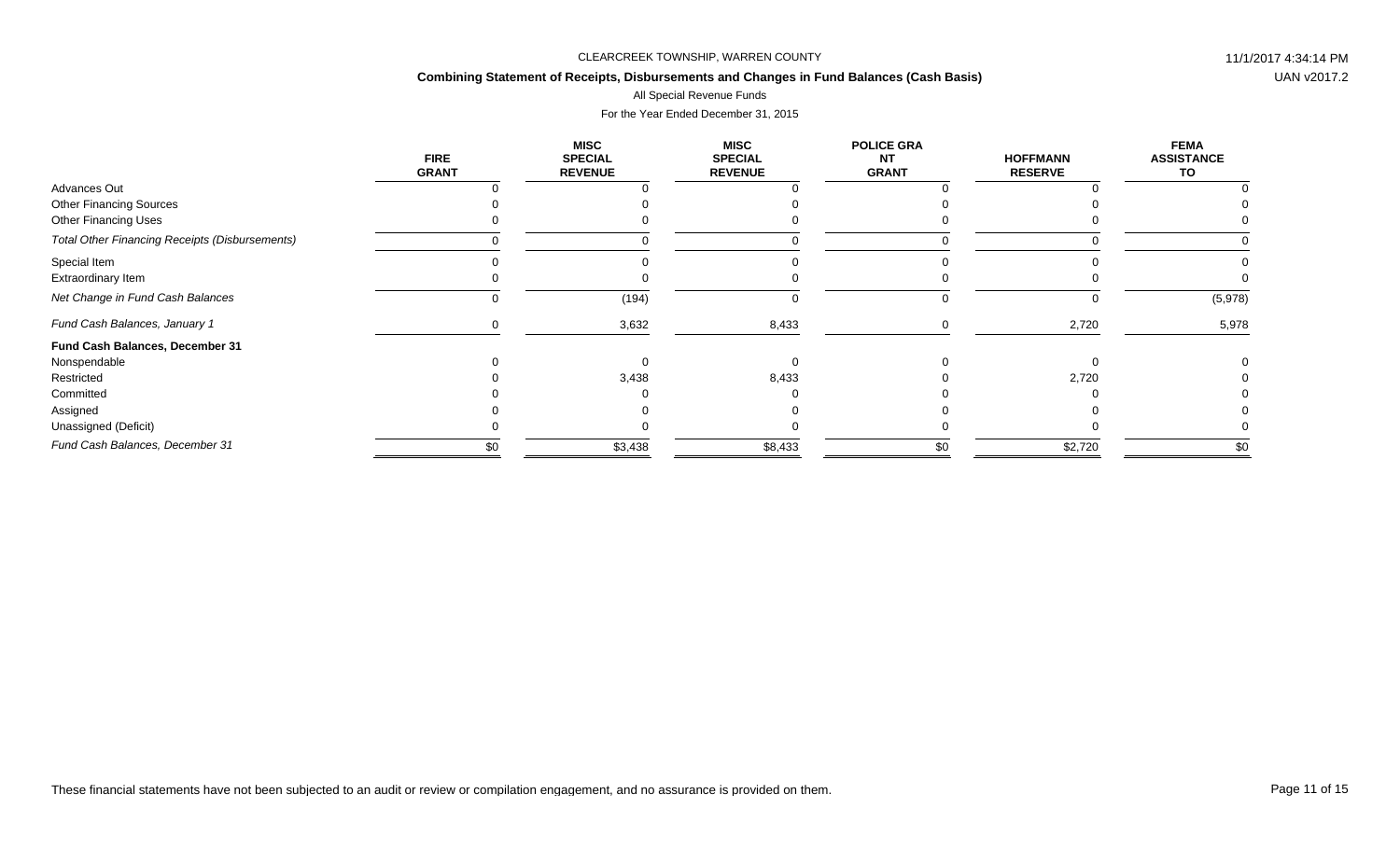## **Combining Statement of Receipts, Disbursements and Changes in Fund Balances (Cash Basis)**

All Special Revenue Funds

|                                                                | <b>FIRE</b><br><b>GRANT</b> | <b>MISC</b><br><b>SPECIAL</b><br><b>REVENUE</b> | <b>MISC</b><br><b>SPECIAL</b><br><b>REVENUE</b> | <b>POLICE GRA</b><br><b>NT</b><br><b>GRANT</b> | <b>HOFFMANN</b><br><b>RESERVE</b> | <b>FEMA</b><br><b>ASSISTANCE</b><br>TO |
|----------------------------------------------------------------|-----------------------------|-------------------------------------------------|-------------------------------------------------|------------------------------------------------|-----------------------------------|----------------------------------------|
| <b>GASB 54 Worksheet/Note Disclosure</b>                       |                             |                                                 |                                                 |                                                |                                   |                                        |
| Net Change in Fund Cash Balances                               | \$0                         | (\$194)                                         | \$0                                             | \$0                                            | \$0                               | (\$5,978)                              |
| Fund Cash Balances, January 1                                  | $\mathbf 0$                 | 3,632                                           | 8,433                                           | $\mathbf 0$                                    | 2,720                             | 5,978                                  |
| Fund Cash Balances, December 31                                | \$0                         | \$3,438                                         | \$8,433                                         | \$0                                            | \$2,720                           | \$0                                    |
| <b>Fund Balances</b><br>Amounts identified as:<br>Nonspendable |                             |                                                 |                                                 |                                                |                                   |                                        |
| <b>Total Nonspendable</b>                                      | $\mathbf 0$                 | $\Omega$                                        | $\mathbf 0$                                     | $\Omega$                                       | $\Omega$                          | $\mathbf 0$                            |
| Restricted for:<br>computer upgrades                           | \$0                         | \$0                                             | \$0                                             | \$0                                            | \$0                               | \$0                                    |
| Drug and Alcohol Education and Enforcement                     |                             |                                                 |                                                 |                                                |                                   |                                        |
| <b>Emergency Medical Services</b>                              |                             | 3,438                                           |                                                 |                                                |                                   |                                        |
| employee vending machine                                       |                             |                                                 |                                                 |                                                |                                   |                                        |
| Fire Operations                                                |                             |                                                 |                                                 |                                                |                                   |                                        |
| park enhancements                                              |                             |                                                 |                                                 |                                                | 2,720                             |                                        |
| police education                                               |                             |                                                 |                                                 |                                                |                                   |                                        |
| <b>Police Operations</b>                                       |                             |                                                 |                                                 |                                                |                                   |                                        |
| <b>Recreation Programs</b>                                     |                             |                                                 | $\Omega$                                        |                                                |                                   |                                        |
| Road and Bridge Maintenance and Improvements                   |                             |                                                 | 8,433                                           |                                                |                                   |                                        |
| <b>Street Lighting Districts</b>                               |                             |                                                 | $\mathbf 0$                                     |                                                |                                   |                                        |
| <b>Total Restricted</b>                                        | $\Omega$                    | 3,438                                           | 8,433                                           | 0                                              | 2,720                             | $\Omega$                               |
| Committed to:                                                  |                             |                                                 |                                                 |                                                |                                   |                                        |
| <b>Total Committed</b>                                         | $\Omega$                    | $\Omega$                                        | $\mathsf 0$                                     | $\Omega$                                       | $\Omega$                          | $\Omega$                               |
| Assigned to:                                                   |                             |                                                 |                                                 |                                                |                                   |                                        |
| <b>Total Assigned</b>                                          | $\mathbf 0$                 | $\Omega$                                        | $\mathbf 0$                                     | 0                                              | 0                                 | $\mathbf 0$                            |
| Unassigned                                                     | $\mathbf 0$                 |                                                 | $\mathbf 0$                                     | 0                                              | $\Omega$                          | $\mathbf 0$                            |
| Total Fund Cash Balances, December 31                          | \$0                         | \$3,438                                         | \$8,433                                         | \$0                                            | \$2,720                           | \$0                                    |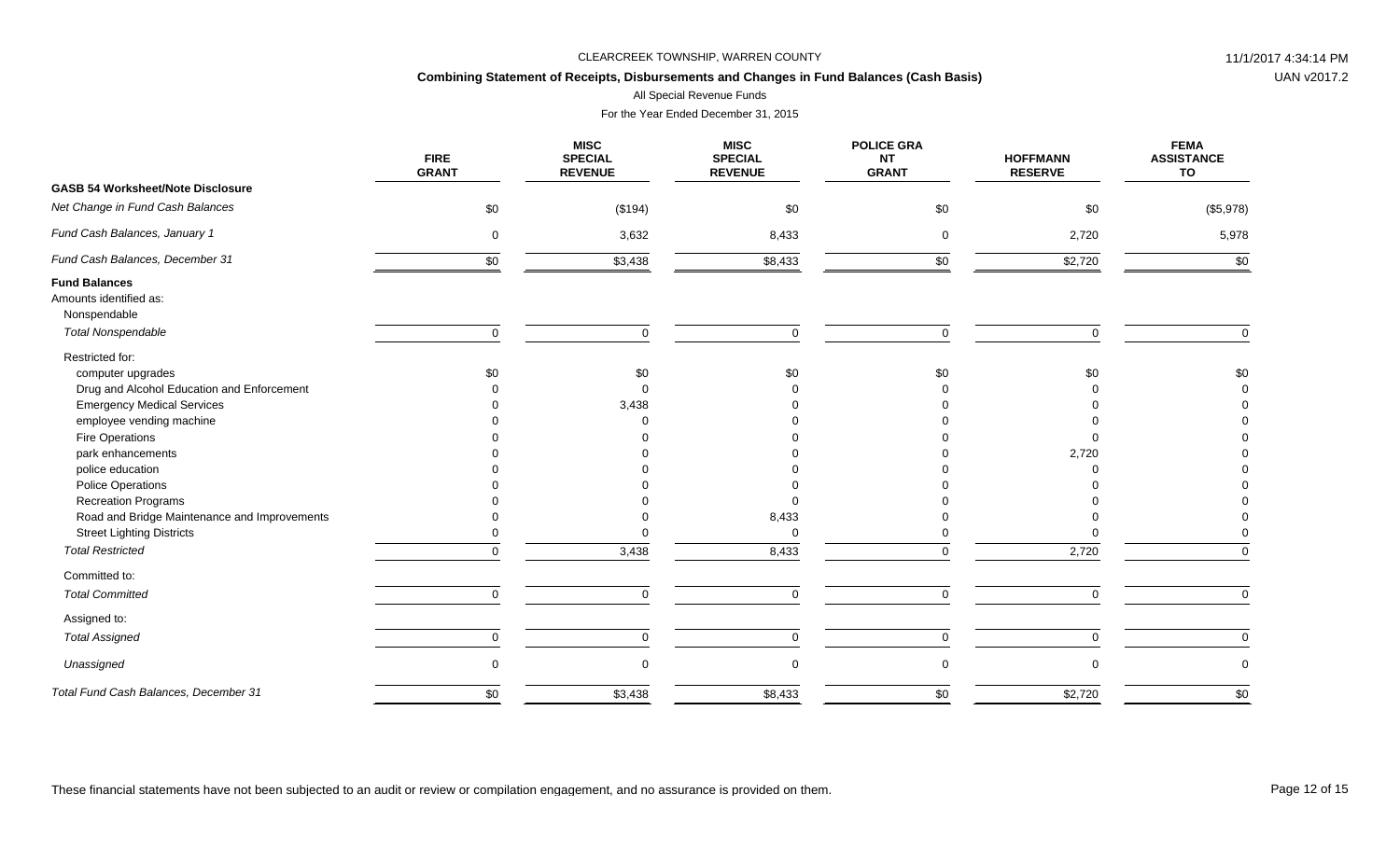## **Combining Statement of Receipts, Disbursements and Changes in Fund Balances (Cash Basis)**

UAN v2017.2

All Special Revenue Funds

For the Year Ended December 31, 2015

|                                                 | <b>FEMA</b><br><b>SAFER</b> | <b>SPECIAL REVENUE</b><br><b>TOTAL</b> |
|-------------------------------------------------|-----------------------------|----------------------------------------|
| <b>Cash Receipts</b>                            |                             |                                        |
| Property and Other Local Taxes                  | \$0                         | \$7,622,747                            |
| <b>Charges for Services</b>                     | 0                           | 579,019                                |
| Licenses, Permits and Fees                      | 0                           | 89,589                                 |
| <b>Fines and Forfeitures</b>                    | 0                           | 255                                    |
| Intergovernmental                               | 0                           | 771,281                                |
| <b>Special Assessments</b>                      | 0                           | 182,863                                |
| Earnings on Investments                         | 0                           | 1,925                                  |
| Miscellaneous                                   | 0                           | 190,761                                |
| <b>Total Cash Receipts</b>                      | $\Omega$                    | 9,438,440                              |
| <b>Cash Disbursements</b>                       |                             |                                        |
| Current:                                        |                             |                                        |
| <b>General Government</b>                       | $\mathbf 0$                 | 932                                    |
| <b>Public Safety</b>                            | 0                           | 8,466,001                              |
| <b>Public Works</b>                             | 0                           | 1,086,677                              |
| Health                                          | 0                           | 0                                      |
| <b>Human Services</b>                           | 0                           | 0                                      |
| Conservation-Recreation                         | 0                           | 0                                      |
| Other                                           | 0                           | 0                                      |
| <b>Capital Outlay</b>                           | 0                           | 163,771                                |
| Debt Service:                                   |                             |                                        |
| <b>Principal Retirement</b>                     | 0                           | 0                                      |
| Interest and Fiscal Charges                     | 0                           | 0                                      |
| <b>Total Cash Disbursements</b>                 | $\mathbf 0$                 | 9,717,381                              |
| Excess of Receipts Over (Under) Disbursements   | $\mathbf 0$                 | (278, 941)                             |
| <b>Other Financing Receipts (Disbursements)</b> |                             |                                        |
| Sale of Bonds                                   | $\mathbf 0$                 | 0                                      |
| Sale of Notes                                   | 0                           | 0                                      |
| <b>Other Debt Proceeds</b>                      | 0                           | 0                                      |
| Premium and Accrued Interest on Debt            | 0                           | 0                                      |
| Discount on Debt                                | 0                           | 0                                      |
| Sale of Capital Assets                          | 0                           | 0                                      |
| Transfers In                                    | 0                           | 57,819                                 |
| <b>Transfers Out</b>                            | 0                           | 0                                      |
| Advances In                                     | 0                           | 0                                      |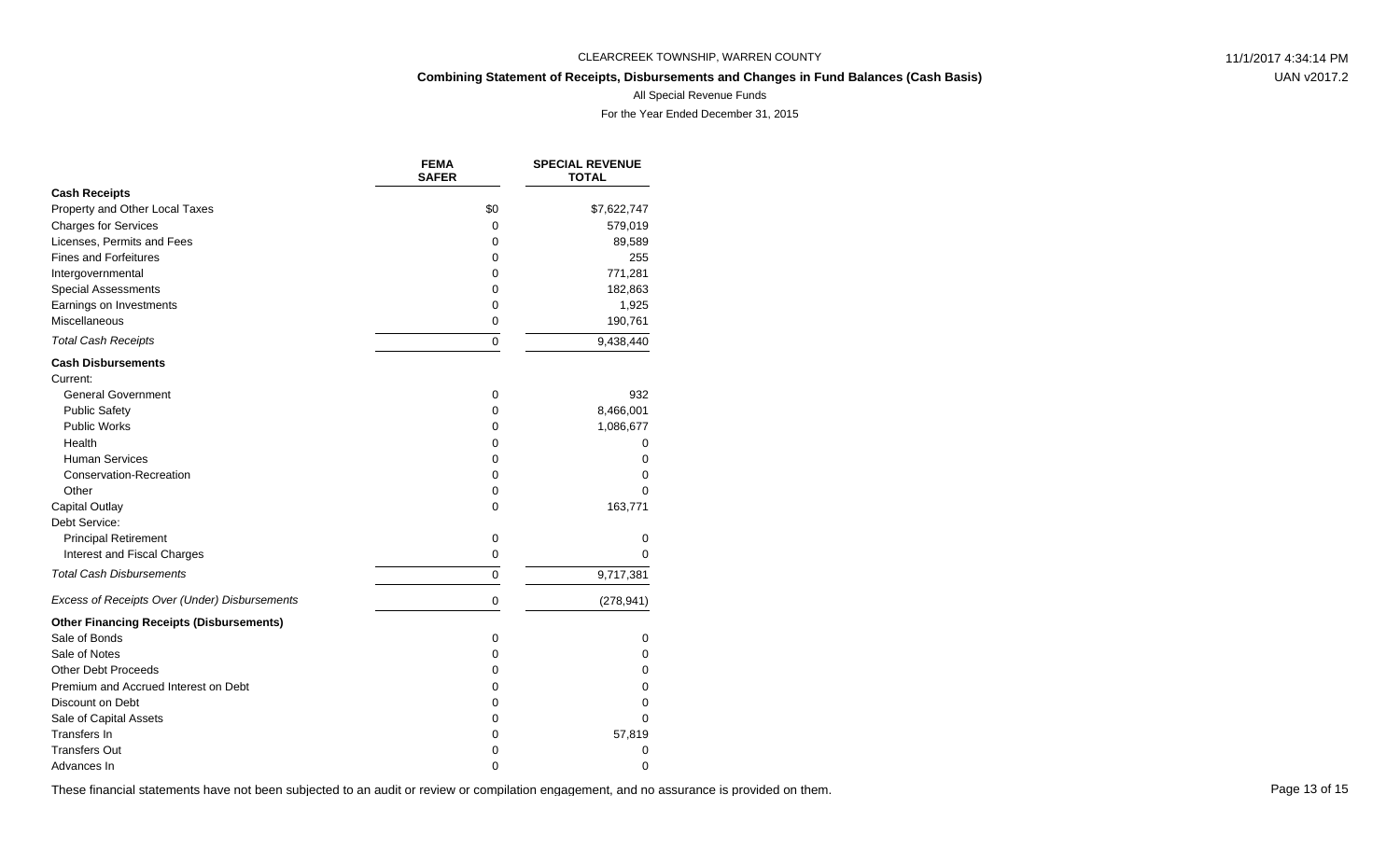## **Combining Statement of Receipts, Disbursements and Changes in Fund Balances (Cash Basis)**

UAN v2017.2

### All Special Revenue Funds

|                                                | <b>FEMA</b><br><b>SAFER</b> | <b>SPECIAL REVENUE</b><br><b>TOTAL</b> |
|------------------------------------------------|-----------------------------|----------------------------------------|
| Advances Out                                   |                             |                                        |
| <b>Other Financing Sources</b>                 |                             |                                        |
| <b>Other Financing Uses</b>                    | 0                           |                                        |
| Total Other Financing Receipts (Disbursements) | 0                           | 57,819                                 |
| Special Item                                   | 0                           |                                        |
| <b>Extraordinary Item</b>                      | 0                           |                                        |
| Net Change in Fund Cash Balances               | $\Omega$                    | (221, 122)                             |
| Fund Cash Balances, January 1                  | 0                           | 11,366,554                             |
| Fund Cash Balances, December 31                |                             |                                        |
| Nonspendable                                   | 0                           | <sup>0</sup>                           |
| Restricted                                     | <sup>0</sup>                | 11,145,432                             |
| Committed                                      |                             |                                        |
| Assigned                                       |                             |                                        |
| Unassigned (Deficit)                           | 0                           |                                        |
| Fund Cash Balances, December 31                | \$0                         | \$11,145,432                           |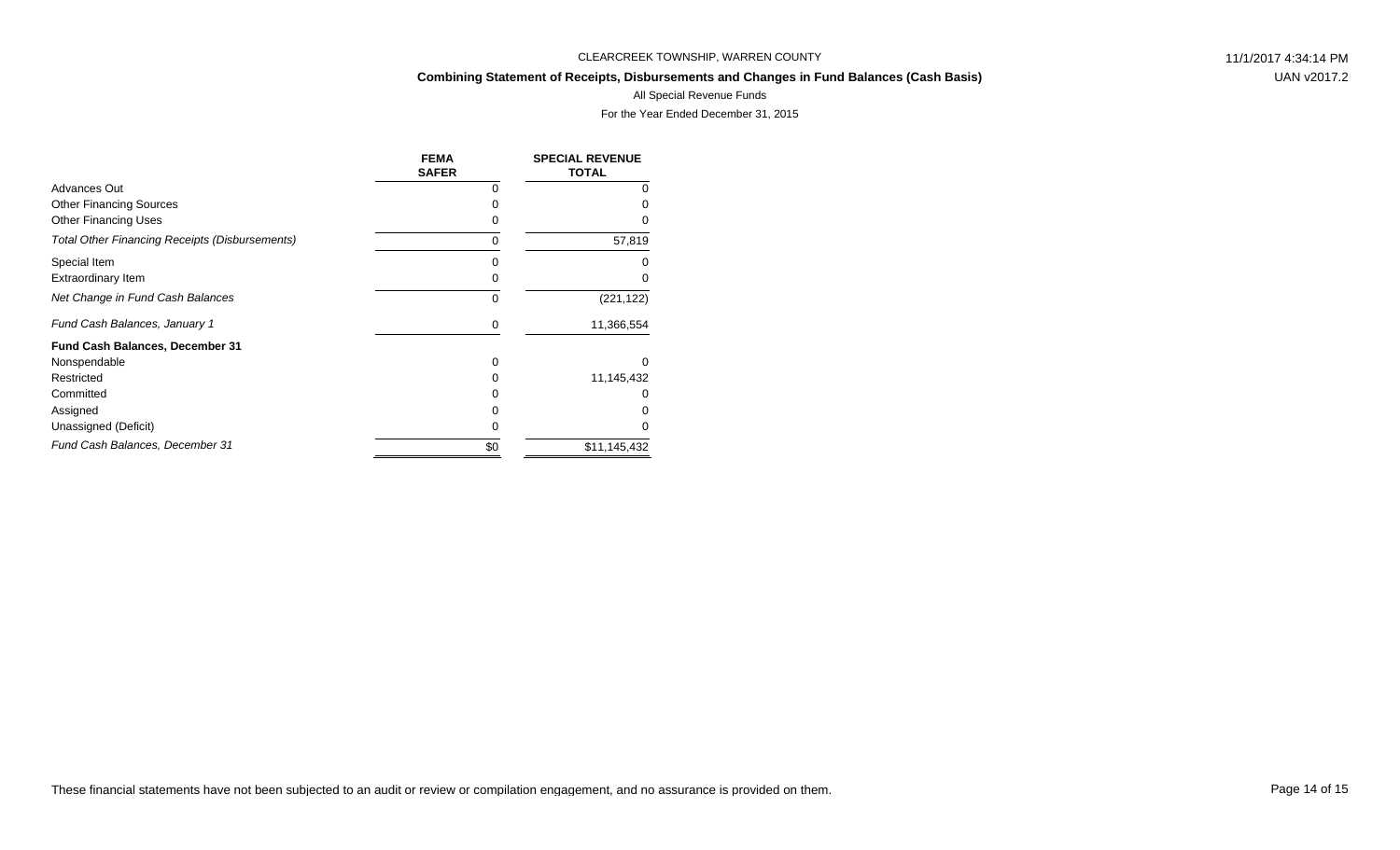## **Combining Statement of Receipts, Disbursements and Changes in Fund Balances (Cash Basis)**

UAN v2017.2

### All Special Revenue Funds

|                                              | <b>FEMA</b><br><b>SAFER</b> | <b>SPECIAL REVENUE</b><br><b>TOTAL</b> |
|----------------------------------------------|-----------------------------|----------------------------------------|
| <b>GASB 54 Worksheet/Note Disclosure</b>     |                             |                                        |
| Net Change in Fund Cash Balances             | \$0                         | (\$221, 122)                           |
| Fund Cash Balances, January 1                | $\mathbf 0$                 | 11,366,554                             |
| Fund Cash Balances, December 31              | \$0                         | \$11,145,432                           |
| <b>Fund Balances</b>                         |                             |                                        |
| Amounts identified as:                       |                             |                                        |
| Nonspendable                                 |                             |                                        |
| <b>Total Nonspendable</b>                    | $\mathbf 0$                 | 0                                      |
| Restricted for:                              |                             |                                        |
| computer upgrades                            | \$0                         | \$0                                    |
| Drug and Alcohol Education and Enforcement   | 0                           | 5,032                                  |
| <b>Emergency Medical Services</b>            | 0                           | 970,401                                |
| employee vending machine                     | 0                           | 2,052                                  |
| <b>Fire Operations</b>                       | 0                           | 5,848,447                              |
| park enhancements                            | 0                           | 2,720                                  |
| police education                             | 0                           | $\Omega$                               |
| <b>Police Operations</b>                     | 0                           | 3,702,961                              |
| <b>Recreation Programs</b>                   | 0                           | 0                                      |
| Road and Bridge Maintenance and Improvements | 0                           | 544,357                                |
| <b>Street Lighting Districts</b>             | 0                           | 69,462                                 |
| <b>Total Restricted</b>                      | 0                           | 11,145,432                             |
| Committed to:                                |                             |                                        |
| <b>Total Committed</b>                       | 0                           | 0                                      |
| Assigned to:                                 |                             |                                        |
| <b>Total Assigned</b>                        | 0                           | 0                                      |
| Unassigned                                   | $\mathbf 0$                 | 0                                      |
| Total Fund Cash Balances, December 31        | \$0                         | \$11,145,432                           |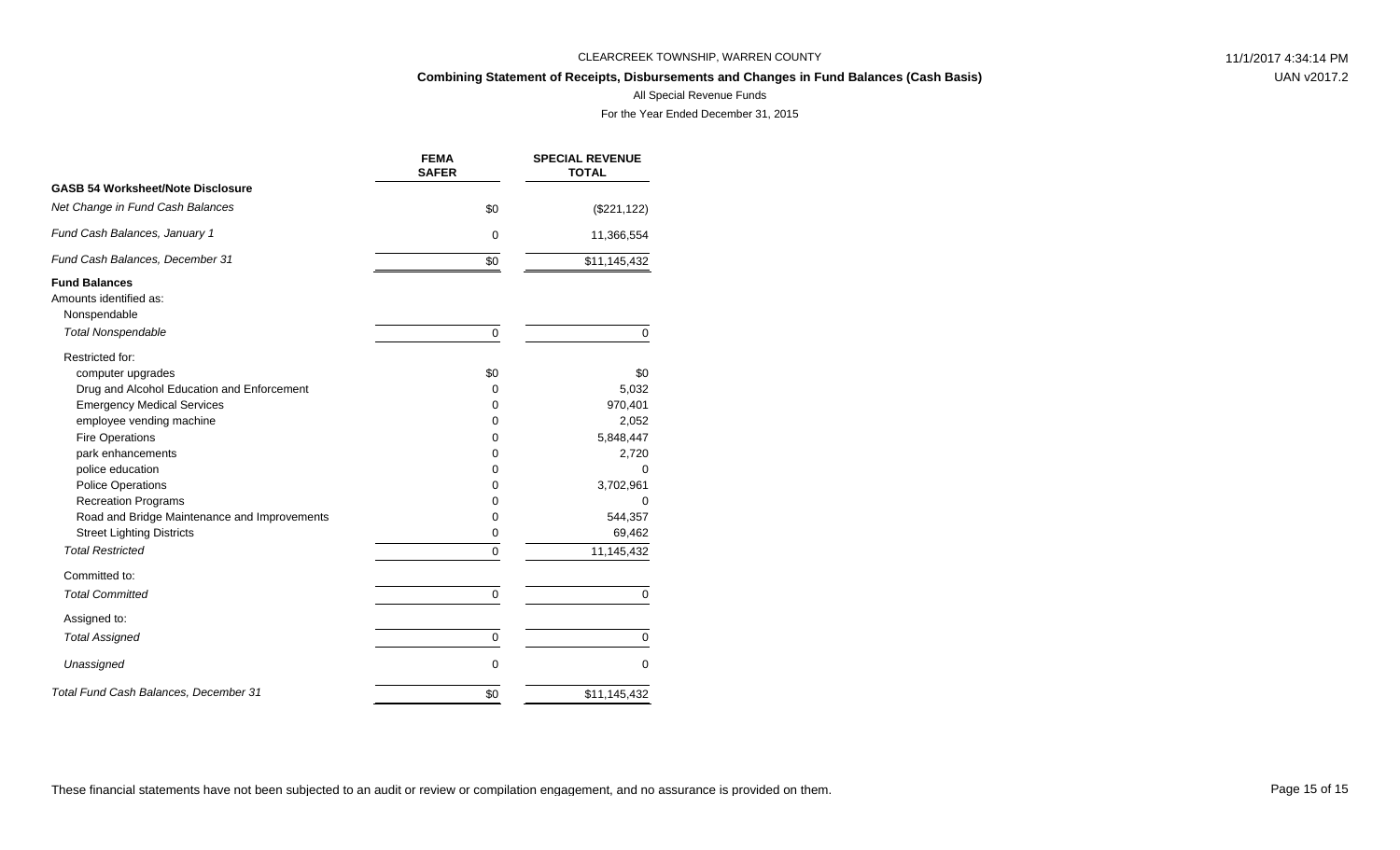## **Combining Statement of Receipts, Disbursements and Changes in Fund Balances (Cash Basis)**

UAN v2017.2

### All Capital Projects Funds

For the Year Ended December 31, 2015

|                                                 | <b>MISC</b><br><b>CAPITAL</b><br><b>PROJECTS</b> | <b>CAPITAL PROJECTS</b><br><b>TOTAL</b> |
|-------------------------------------------------|--------------------------------------------------|-----------------------------------------|
| <b>Cash Receipts</b>                            |                                                  |                                         |
| Property and Other Local Taxes                  | \$0                                              | \$0                                     |
| <b>Charges for Services</b>                     | 0                                                | 0                                       |
| Licenses, Permits and Fees                      | 0                                                | $\Omega$                                |
| <b>Fines and Forfeitures</b>                    | 0                                                | $\Omega$                                |
| Intergovernmental                               | 0                                                | $\Omega$                                |
| <b>Special Assessments</b>                      | 0                                                | 0                                       |
| Earnings on Investments                         | 0                                                | 0                                       |
| Miscellaneous                                   | 0                                                | 0                                       |
| <b>Total Cash Receipts</b>                      | 0                                                | $\Omega$                                |
| <b>Cash Disbursements</b>                       |                                                  |                                         |
| Current:                                        |                                                  |                                         |
| <b>General Government</b>                       | $\mathbf 0$                                      | 0                                       |
| <b>Public Safety</b>                            | 0                                                | $\Omega$                                |
| Public Works                                    | 0                                                | 0                                       |
| Health                                          | 0                                                | 0                                       |
| <b>Human Services</b>                           | 0                                                | $\Omega$                                |
| <b>Conservation-Recreation</b>                  | 0                                                | 0                                       |
| Other                                           | 0                                                | 0                                       |
| <b>Capital Outlay</b>                           | 0                                                | 0                                       |
| Debt Service:                                   |                                                  |                                         |
| <b>Principal Retirement</b>                     | $\mathbf 0$                                      | 0                                       |
| Interest and Fiscal Charges                     | 0                                                | 0                                       |
| <b>Total Cash Disbursements</b>                 | 0                                                | 0                                       |
| Excess of Receipts Over (Under) Disbursements   | 0                                                | 0                                       |
| <b>Other Financing Receipts (Disbursements)</b> |                                                  |                                         |
| Sale of Bonds                                   | 0                                                | 0                                       |
| Sale of Notes                                   | 0                                                | $\Omega$                                |
| <b>Other Debt Proceeds</b>                      | 0                                                | 0                                       |
| Premium and Accrued Interest on Debt            | 0                                                | 0                                       |
| Discount on Debt                                | 0                                                | $\mathbf 0$                             |
| Sale of Capital Assets                          | 0                                                | 0                                       |
| Transfers In                                    | 0                                                | 0                                       |
| <b>Transfers Out</b>                            | 0                                                | 0                                       |
| Advances In                                     | $\Omega$                                         | $\Omega$                                |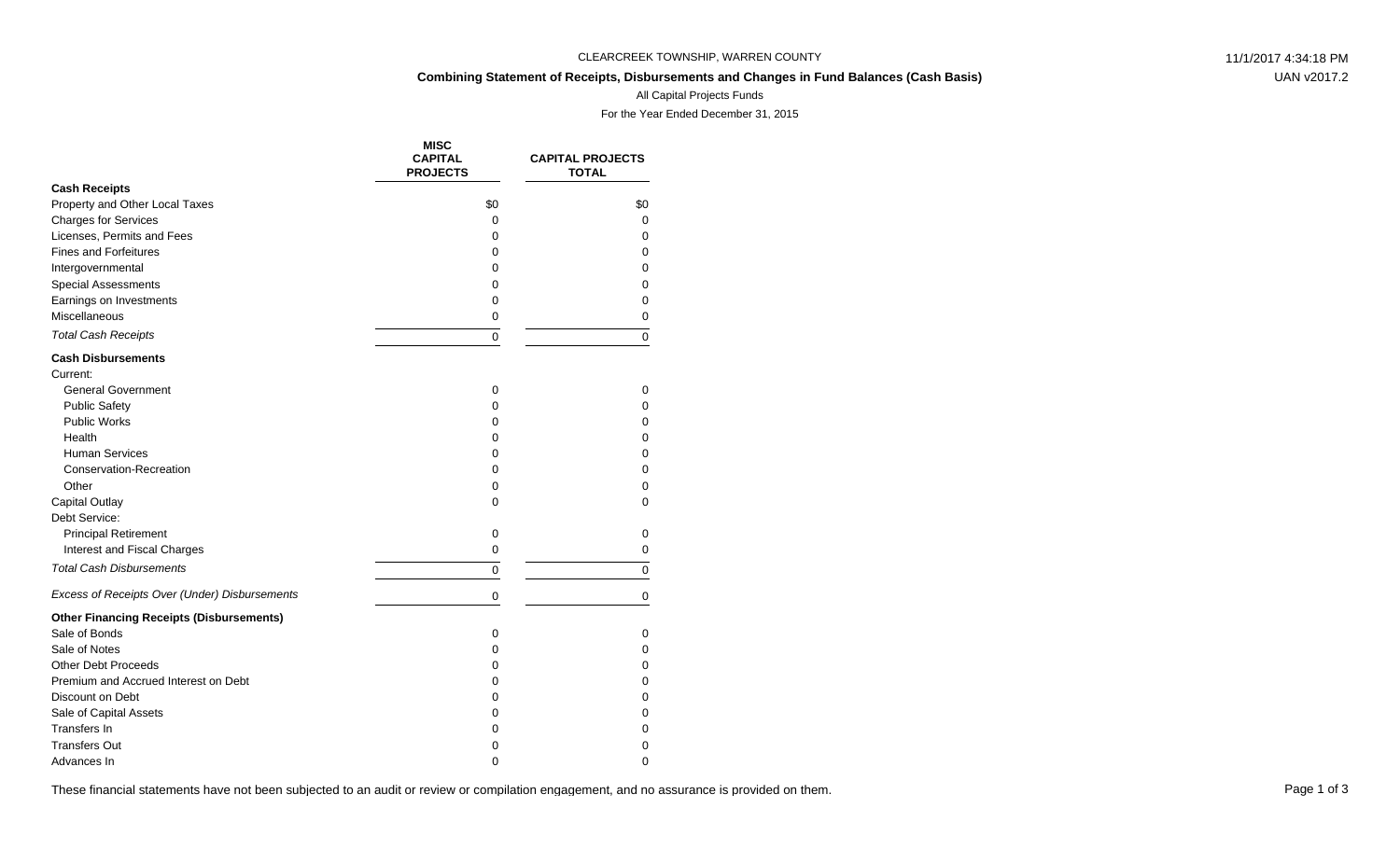#### **Combining Statement of Receipts, Disbursements and Changes in Fund Balances (Cash Basis)**

UAN v2017.2

# All Capital Projects Funds

|                                                       | <b>MISC</b><br><b>CAPITAL</b><br><b>PROJECTS</b> | <b>CAPITAL PROJECTS</b><br><b>TOTAL</b> |
|-------------------------------------------------------|--------------------------------------------------|-----------------------------------------|
| <b>Advances Out</b>                                   | 0                                                | 0                                       |
| <b>Other Financing Sources</b>                        | O                                                | O                                       |
| <b>Other Financing Uses</b>                           | O                                                |                                         |
| <b>Total Other Financing Receipts (Disbursements)</b> | 0                                                | 0                                       |
| Special Item                                          | 0                                                | 0                                       |
| <b>Extraordinary Item</b>                             | 0                                                | 0                                       |
| Net Change in Fund Cash Balances                      | $\Omega$                                         | $\Omega$                                |
| Fund Cash Balances, January 1                         | 0                                                | 0                                       |
| Fund Cash Balances, December 31                       |                                                  |                                         |
| Nonspendable                                          | 0                                                | 0                                       |
| Restricted                                            | 0                                                | 0                                       |
| Committed                                             |                                                  |                                         |
| Assigned                                              | 0                                                |                                         |
| Unassigned (Deficit)                                  | 0                                                | O                                       |
| Fund Cash Balances, December 31                       | \$0                                              | \$0                                     |